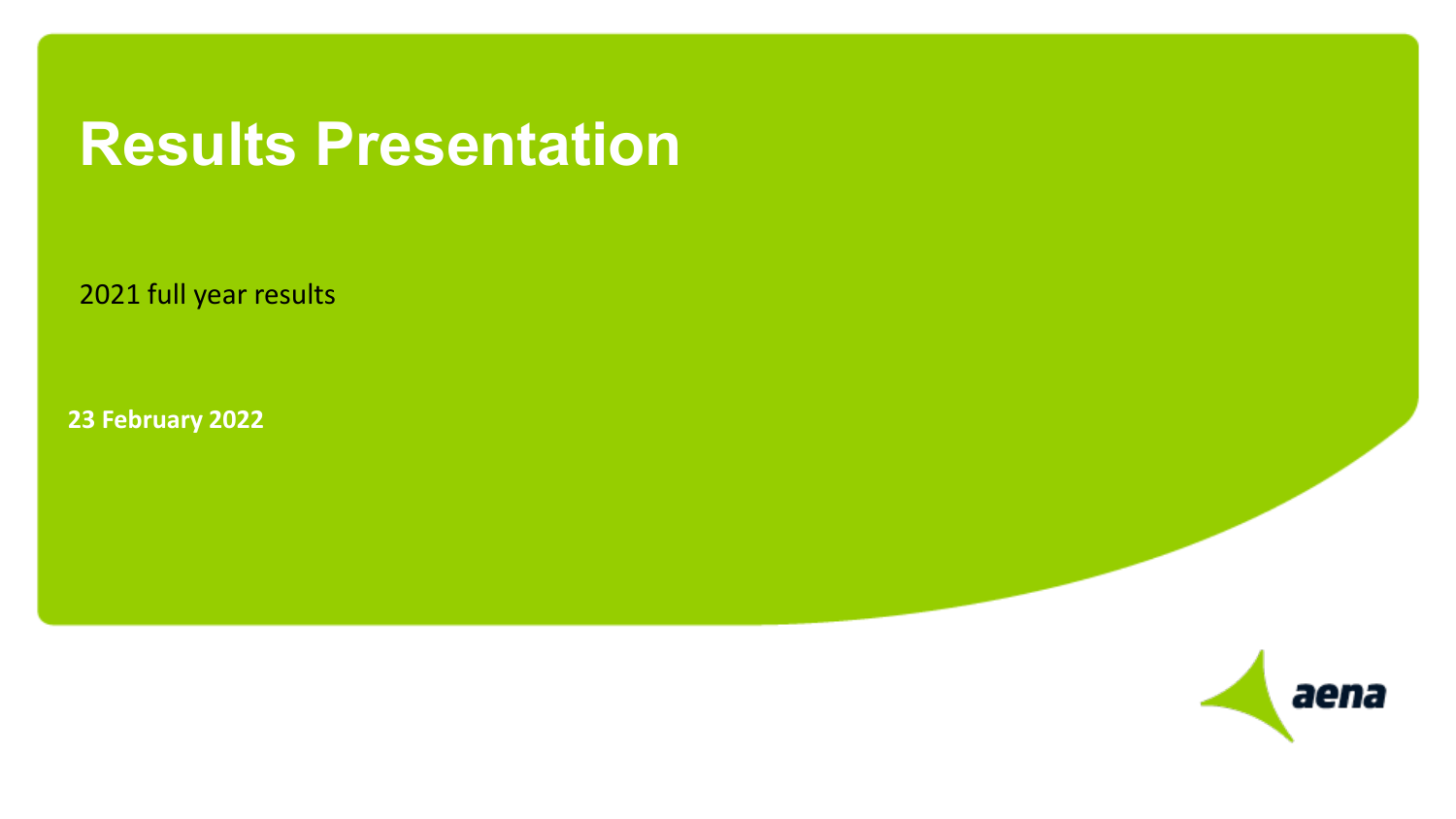### **Disclaimer**

This report shows the most important data concerning Aena S.M.E., S.A. and its subsidiaries ('Aena' or 'the Company'), and its management during 2021, including the most relevant information on all business areas, the main figures and the lines of action that have guided the management of the Company.

The Presentation has been prepared:

- (i) Solely for use during the presentation of the financial results for 2021; thus, the Presentation does not constitute an offer or invitation to: (a) purchase or subscribe shares, in accordance with the provisions of Act 24/1988, of 28 July (as amended and recast), on the securities market and its enabling regulations; or (b) purchase, sell, exchange or solicit an offer to purchase, sell or exchange securities, or to request any vote or authorisation, in any other jurisdiction; nor should it be interpreted as such.
- (ii) For informative purposes, given that the information it contains is purely explanatory, it should be indicated that the information and any opinion or statement made during the Presentation (including the information and statements on forecasts, as defined below) (hereafter, the 'Information') has not been the subject of review or verification by any independent third party or any auditor of the Company, and certain financial and statistical information of this Presentation is subject to rounding adjustments. Consequently, neither the Company nor its directors, managers, employees, or any of its subsidiaries or other companies in the Company's group:
	- (a) offer any guarantee, express or implied, with regard to the impartiality, accuracy, completeness or correctness of the Information.
	- (b) assume any kind of responsibility, whether for negligence or any other reason, for any damage or loss incurred as a result of using the Presentation, its content or any Information it contains in any way.

The Presentation contains information and statements on forecasts regarding the Company and its group (the 'Information and Statements on Forecasts'); said Information and Statements on Forecasts (which, in general terms, are identified by means of the words 'expects', 'anticipates', 'foresees', 'considers', 'estimates', 'intends', 'determines' or similar expressions) may include statements regarding the expectations or forecasts of the Company, as well as assumptions, estimations or statements about future operations, future results, future economic data and other conditions such as the development of its activities, trends in the activity sector, future capital expenditure, and regulatory risks and acquisitions. However, it is important to take into account that the Information and Statements on Forecasts:

- (i) do not guarantee any expectations, future results, operations, capital expenditure, prices, margins, foreign exchange rates, or other data or events.
- (ii) are subject to material and other kinds of uncertainties and risks (including, among others, the risks and uncertainties described in any presentation that the Company might make to the Spanish National Securities Market Commission), changes and other factors that may escape the control of the Company or may be difficult to foresee, which could condition and cause the results to be different (in their entirety or in part) from those that are envisaged in the Forward-Looking Statements.

It should also be considered that, except wherever required by legislation in force, the Company does not commit to updating the Information and Statements on Forecasts if the facts are not exactly as described, or following any event or circumstance that may take place after the date of the Presentation, even though such events or circumstances make it possible to determine clearly that the Information and Statements on Forecasts will not materialise or will make said Information and Statements on Forecasts inexact, incomplete or incorrect.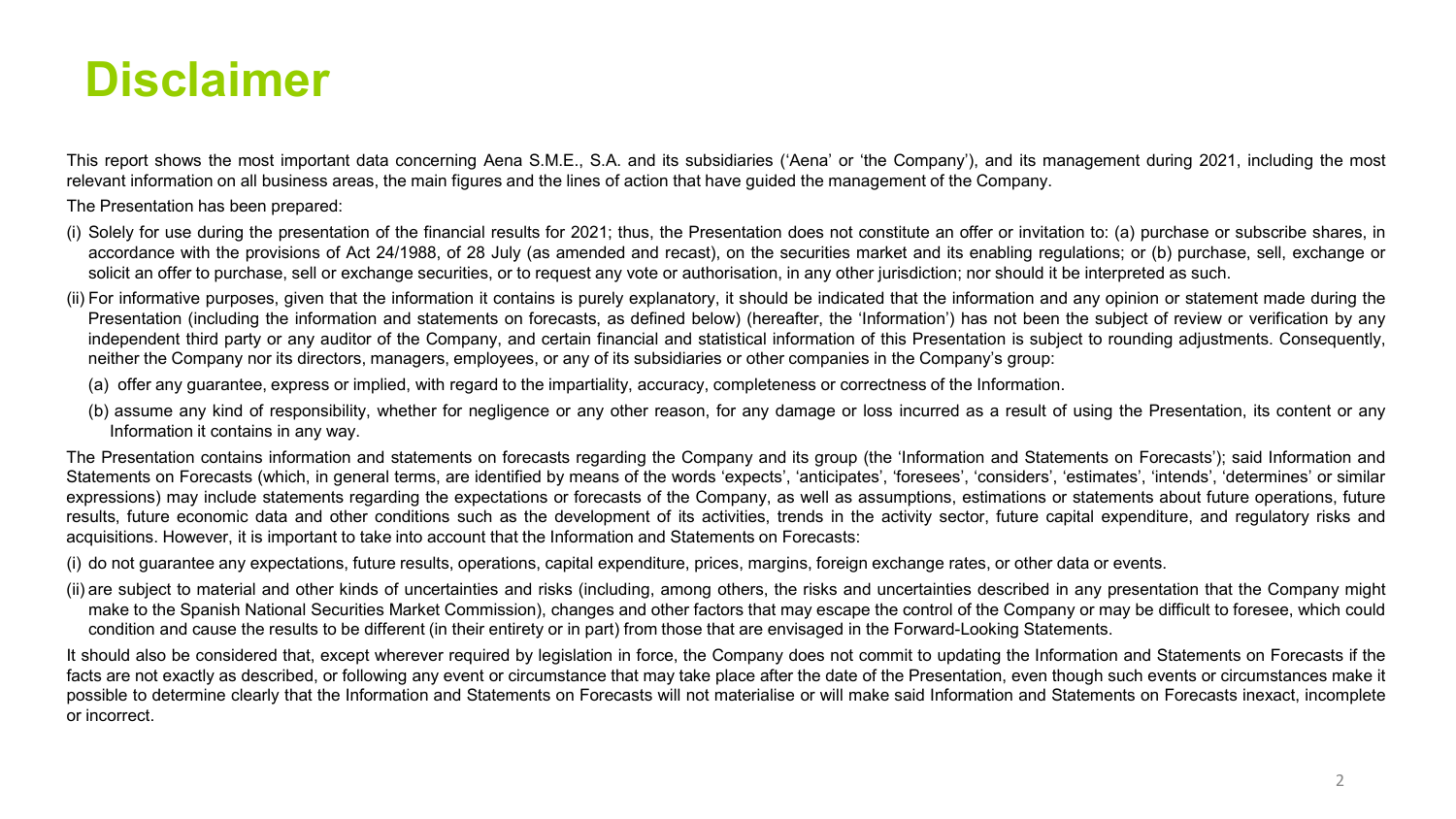### **Contents**

### **I. Key highlights**

- II. Business trends
- III.Financial results
- IV.Appendices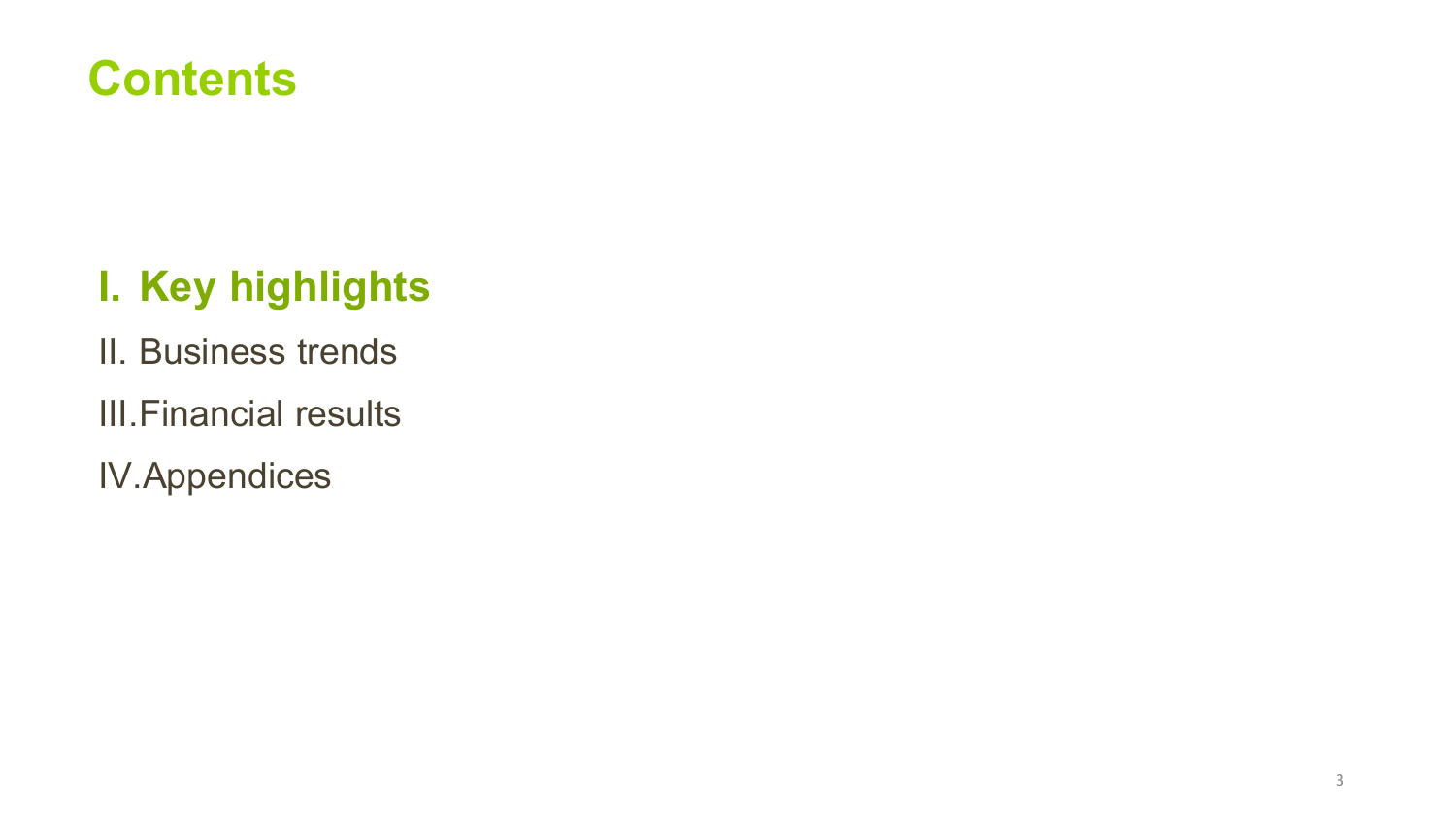### **I. Key highlights**





#### ■Spanish Network ■Luton ■Aeroportos do Nordeste do Brasil\*

\* For comparison purposes, the total number of passengers at the airports in Brazil in 2019 and 2020 is shown. The concession company took over operations during the first quarter of 2020.



(1) Total passengers in the Spanish airport network, London Luton Airport and the six airports of the Aeroportos do Nordeste do Brasil. Not including traffic at airports of non-consolidated associates.

(2) Reported EBITDA

(3) Net financial debt calculated as: Total consolidated financial debt (current and non-current) less Cash and cash equivalents.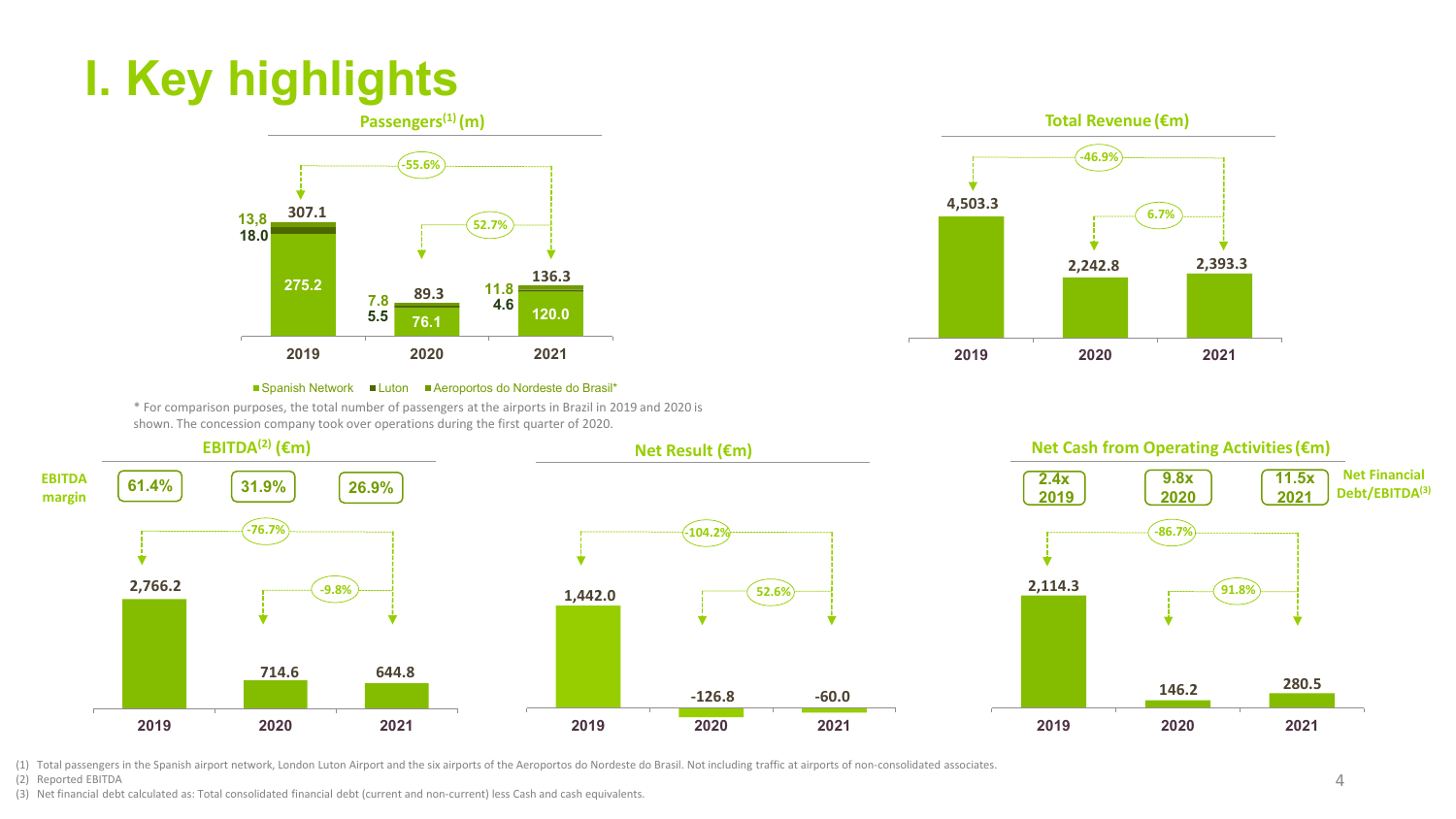### **I. Key highlights: Current situation**

Traffic: Aena Group<sup>1</sup> passenger traffic increased to 136.3 million (up 52.7% compared to 2020), which implies a recovery of 44.4% of the traffic in 2019. At network airports in Spain, traffic increased 57.7% (up to 120.0 million passengers) **equivalent to 43.6% of the traffic in 2019**. London Luton Airport registered a drop (-16.2%), which represents 25.5% of the traffic in 2019, while Aeroportos do Nordeste do Brasil showed an increase of 52.2%, equivalent to 85.2% of the **traffic in 2019.**



**Revenue:** Consolidated operating ordinary revenue increased by €138.1 million (+6.3%) compared with 2020:

**Airport revenue** registered an increase of €347.6 million (+37.2%), **commercial revenue** fell by €242.4 million (-23.5%), **real estate service revenue** fell by €6.2 million (-8.1%) and **international activity revenue** grew by €39.9 million (+29.7%).

#### Regarding **commercial revenue**:

- 7<sup>th</sup> Final Provision (DF7): On 3 October, Act 13/2021 entered into force, which in its 7<sup>th</sup> final provision modifies the lease agreements for the food and beverage and retail activities that were in place on 14 March 2020 or tendered before that date. The total reduction of the Minimum Annual Guaranteed Rents (MAG) accumulated until 3 October 2021 arising from this amendment amounts to  $\epsilon$ 727 million.
- **Contractual novations agreed with commercial operators**: The amount of the reduction of the fixed rents amounts to €68 million.
	- **Car rental:** exemption from fixed monthly rents and contractual amendments signed with the car rental operators.
	- **Advertising**: exemption from rents and discounts on MAG.
	- **Other**: discounts included in the contractual amendments formalised with the commercial operators of other activities not affected by the DF7.
- To date, the estimated total reduction in rents over the life of these contracts is estimated at €1,300 million. This amount is subject to the traffic evolution.
- **Application of IFRS 16 (leases)**: it has been deemed that the DF7 creates a contractual amendment so the total amount of the reduction in the rents accrued between 14 March 2020 and 3 October 2021 will be recorded as lower commercial revenue in Aena's 2021 fiscal year and the following years results as follows: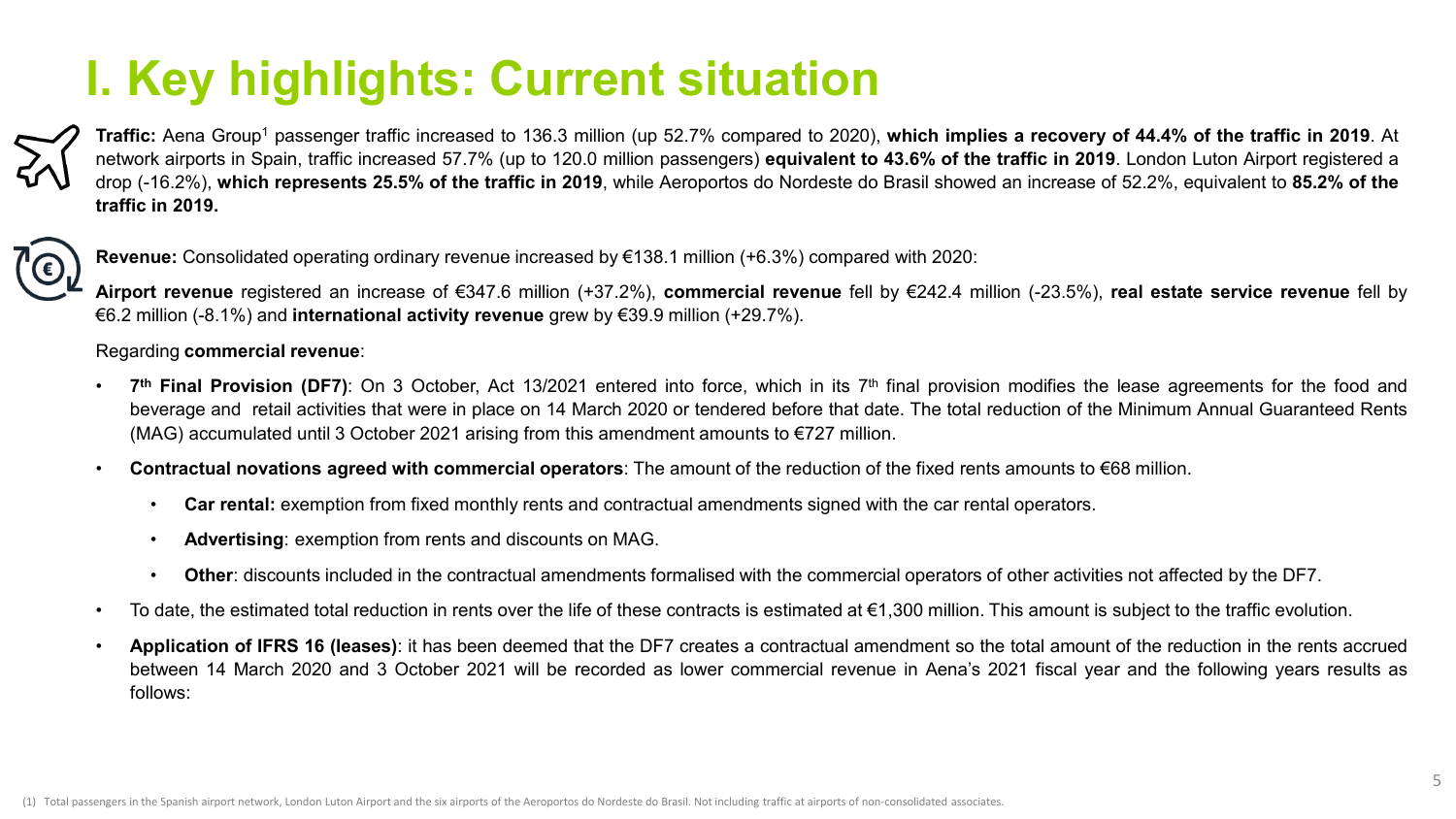### **I. Key highlights: Current situation**

The total reduction in MAG and fixed rents amounts to €795 million, which is broken down as follows:

|                                             |                                         | <b>DF7 Discounts</b>     |                  |              |              | To P&L in the fiscal year |      |             |                 |              |      |      |      |
|---------------------------------------------|-----------------------------------------|--------------------------|------------------|--------------|--------------|---------------------------|------|-------------|-----------------|--------------|------|------|------|
|                                             | <b>MAG</b><br>discounts<br>of finalized | <b>MAG</b><br>discounts  |                  | Other rent   |              |                           |      |             |                 |              |      |      |      |
|                                             | contracts                               | active                   | <b>Total MAG</b> | discounts to | <b>Total</b> |                           |      |             |                 |              |      |      |      |
| (millions of euros)                         | (to P&L)                                | contracts                | discount         | be deferred  | discounts    | 2021                      | 2022 | 2023        | 2024            | 2025         | 2026 | 2027 | 2028 |
| Shops                                       | 55                                      | 42                       | 97               |              | 97           | 64                        | 17   | 10          | 4               |              |      |      |      |
| Duty-free shops                             |                                         | 413                      | 413              | $\sim$       | 413          | 49                        | 199  | 165         | $\qquad \qquad$ |              |      |      |      |
| Food and beverage                           | 6                                       | 210                      | 216              | $\sim$       | 216          | 31                        | 74   | 41          | 27              | 24           | 13   | 5    |      |
| Other                                       |                                         |                          |                  | $\,$         |              | $\overline{\phantom{0}}$  |      |             |                 |              |      |      |      |
| <b>Total business lines affected by DF7</b> | 61                                      | 666                      | 727              | $\sim$       | 727          | 144                       | 290  | 217         | 31              | 25           | 14   | 5    |      |
| Car rental                                  |                                         |                          |                  | 43           | 43           | 23                        | 20   |             |                 |              |      |      |      |
| Advertising                                 |                                         | $\overline{\phantom{a}}$ |                  | 4            | 4            | $\sim$                    |      | $\mathbf 1$ | -1              | $\mathbf{1}$ |      |      |      |
| Other                                       |                                         |                          |                  | 21           | 21           |                           | 11   | 6           | 3               |              |      |      |      |
| Total business lines not affected by DF7    | ۰.                                      | -                        |                  | 68           | 68           | 24                        | 32   | 7           | 4               | $\mathbf{1}$ |      |      |      |
| <b>TOTAL rent discounts</b>                 | 61                                      | 666                      | 727              | 68           | 795          | 168                       | 322  | 224         | 35              | 26           | 14   | 5.   |      |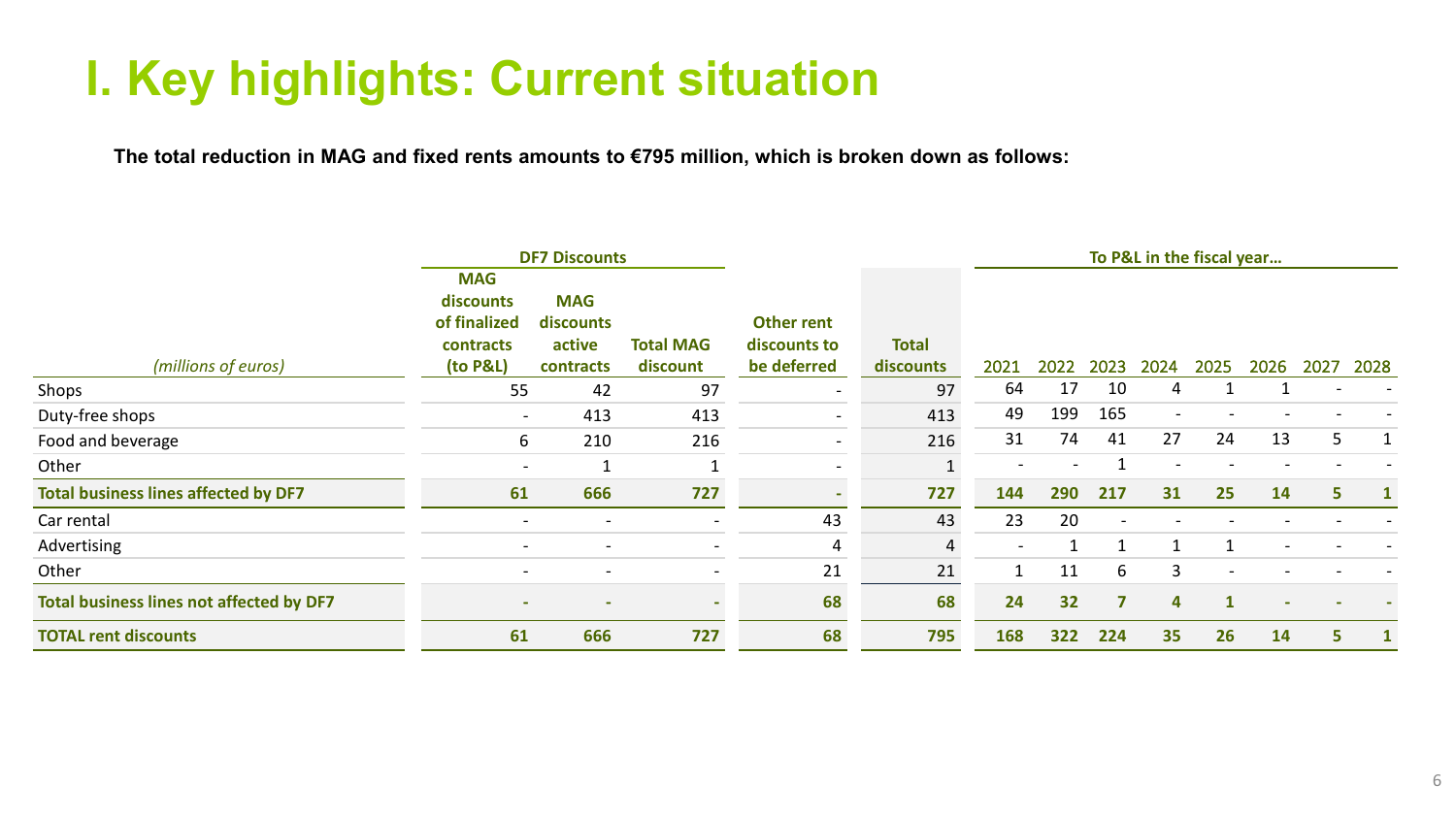### **I. Key highlights: Current situation**



**Financing:** As of 31 December 2021, Aena has cash and credit facilities totalling €2,747.3 million. In addition to these, up to €900 million can be issued under the Euro Commercial Paper (ECP) programme; at year end, no amount has been issued. However, part of this cash (€500m) has been applied to the repayment of various loans in January 2022.

**Covenants**: On 23 December 2021, Aena obtained waivers, until June 2023, for the financial leverage ratios and finance expenses of the debt bound to comply with said ratios. With this waiver, the institutions waive the right to declare early maturity.



**Capex investments:** the investment made in 2021 in the Spanish network amounts to €773.2 million due to the execution in 2021 of the investments that could not be made in 2020 as a result of the pandemic.



**Impairment test:** In compliance with accounting standards (IAS 36), as of 31 December 2021, Aena has carried out valuations of its assets to determine whether there has been any impairment as a result of the circumstances caused by COVID-19 and its impact on activity. The conclusions of this analysis are as follows:

- Airport activity (aeronautical and commercial) in the Spanish airport network has not suffered an impairment.
- There is no impairment for Luton Airport. The impairment test considered the economic conditions of the rebalancing agreement signed with the Council on 19 December 2021.
- For Aeroportos do Nordeste do Brasil, an impairment of €101.1 million has been recorded.

The total impairment recorded in 2021, after the application of certain reversals with a minor amount, comes to €99.5 million, which have no impact on cash and are accounted for in the 'Impairment of fixed assets' line of the Profit and Loss Account. EBITDA excluding these impairments would have been €744.3 million and the net profit would be €14.6 million.



**2022 Airport Charges**: On 17 February 2022, the CNMC issued its Resolution on the supervision of Aena's airport charges for 2022. In the aforementioned Resolution, the CNMC declares the charge proposal made by Aena applicable, which implies a IMAAJ of €9.95 per passenger and a variation of -3.17% compared to the 2021 IMAAJ. However, two appeals have been filed against this resolution. Aena considers that the charges approved and supervised by the CNMC will not be modified.



**Commercial incentives**: Aena has approved the application during the summer season 2022 of an incentive for passenger traffic recovery compared to the schemes of the last two years that incentivised the number of operations.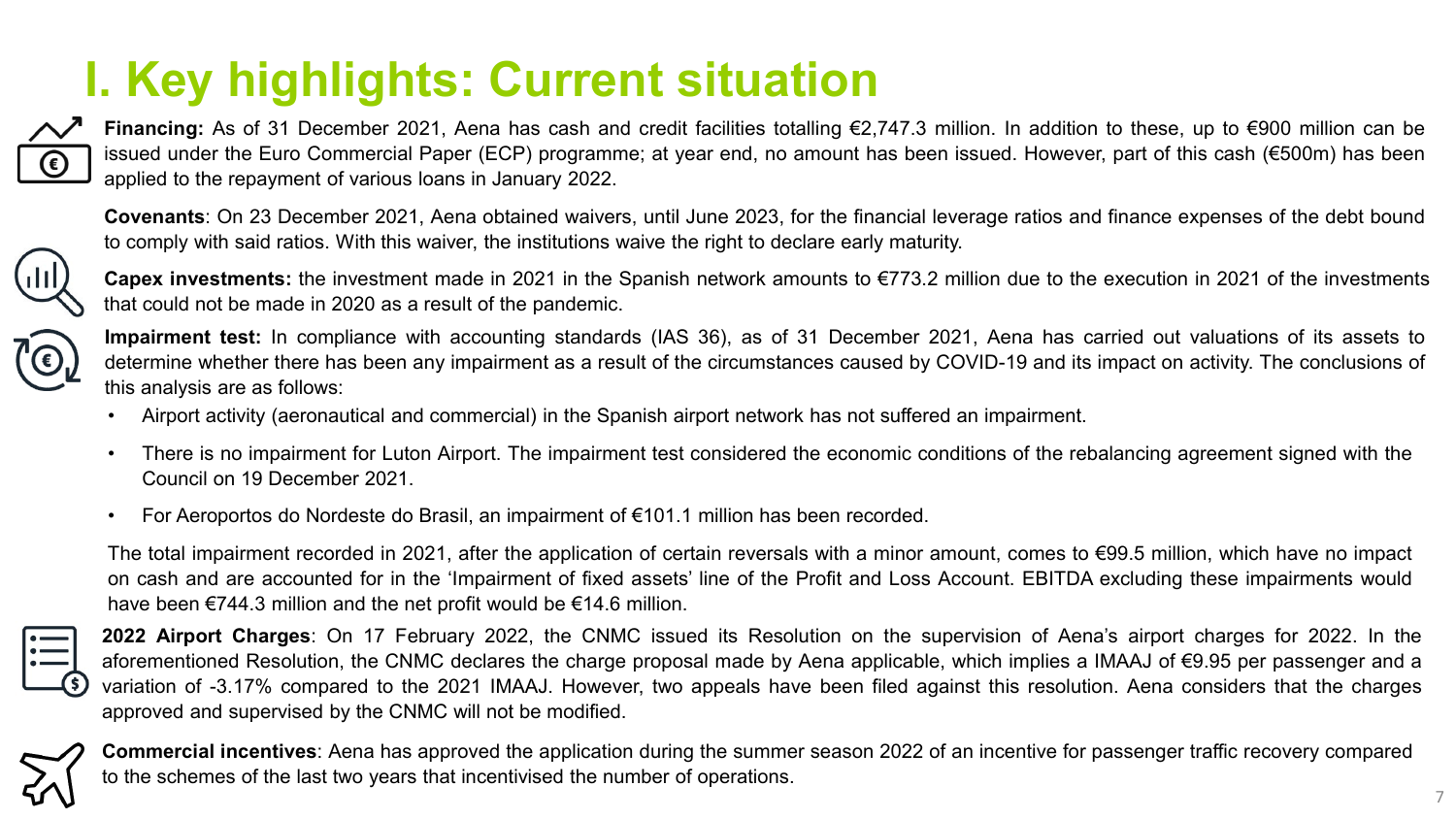

I. Key highlights

### **II.Business trends**

III.Financial results

IV. Appendices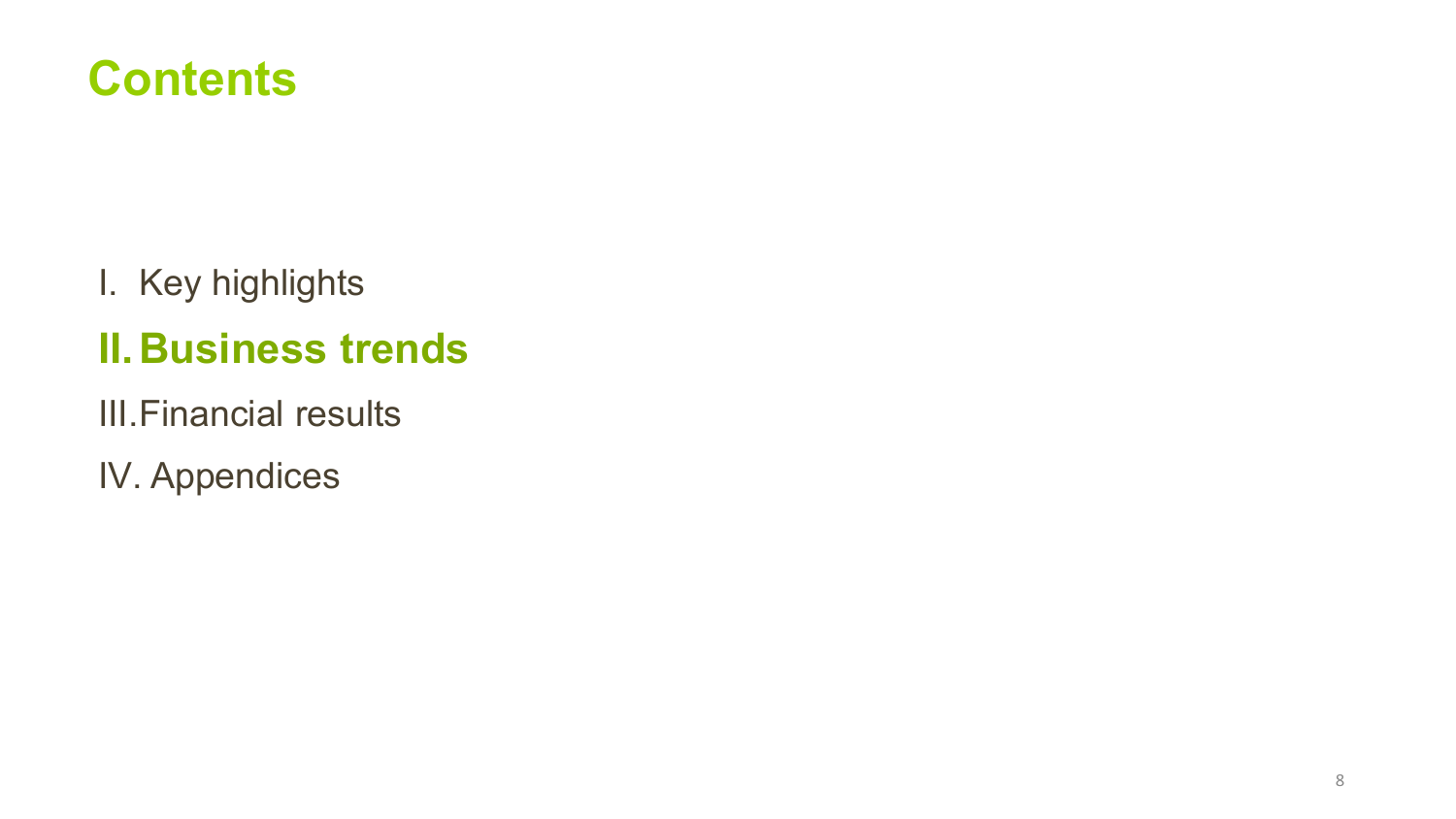### **II. Traffic data**

#### **Passengers, aircraft movements and cargo**

| <b>Spanish Network</b>                            | 2021        | 2020        | <b>Variation</b> |
|---------------------------------------------------|-------------|-------------|------------------|
| Passengers                                        | 119,959,671 | 76,065,601  | 57.7%            |
| Operations                                        | 1,518,713   | 1,101,250   | 37.9%            |
| Cargo (kg)                                        | 998,470,938 | 789,176,762 | 26.5%            |
| Luton                                             | 2021        | 2020        | <b>Variation</b> |
| Passengers                                        | 4,585,985   | 5,472,786   | $-16.2%$         |
| Operations                                        | 61,560      | 63,593      | $-3.2%$          |
| Cargo (kg)                                        | 26,429,972  | 32,693,258  | $-19.2%$         |
| <b>Aeroportos do</b><br><b>Nordeste do Brasil</b> | 2021        | 2020        | <b>Variation</b> |
| Passengers                                        | 11,799,368  | 7,751,936   | 52.2%            |
| Operations                                        | 122,398     | 83,727      | 46.2%            |
| Cargo (kg)                                        | 68,286,404  | 42,495,145  | 60.7%            |

#### **Breakdown of passenger traffic(1) by markets**





#### **Passenger traffic(1) by airports and groups of airports**

| <b>Total 2021</b>                   | Europe (excl. Spain) 2021   | Airports/Groups <sup>(2)</sup>              | Passengers <sup>(1)</sup> | Var. (%) | <b>Share</b> | % Var.                  | % Var.                       |
|-------------------------------------|-----------------------------|---------------------------------------------|---------------------------|----------|--------------|-------------------------|------------------------------|
| $1.4\%$ $0.7\%$ 0,1%<br>$1.5\%$ $-$ |                             |                                             | (m)                       |          | $(\%)$       | Domestic <sup>(3)</sup> | International <sup>(3)</sup> |
| $2.7\%$ —                           |                             | Adolfo Suárez Madrid-Barajas Airport        | 24.1                      | 41.0%    | 20.1%        | 46.1%                   | 38.8%                        |
|                                     | Rest of<br>20.9%<br>Europe  | Barcelona-El Prat Josep Tarradellas Airport | 18.9                      | 48.2%    | 15.7%        | 58.3%                   | 42.2                         |
|                                     |                             | Palma de Mallorca Airport                   | 14.5                      | 137.3%   | 12.1%        | 53.9%                   | 223.9%                       |
| 50,0%                               | <b>AR</b><br>16.49<br>33.8% | Canary Islands Group                        | 23.0                      | 35.5%    | 19.2%        | 40.7%                   | 28.7%                        |
|                                     |                             | Group I                                     | 32.3                      | 72.3%    | 26.9%        | 68.4%                   | 75.1%                        |
| 43,6%                               |                             | Group II                                    | 6.1                       | 63.2%    | 5.1%         | 64.4%                   | 61.9%                        |
|                                     | 11.1%                       | Group III                                   | 1.1                       | 63.4%    | $0.9\%$      | 69.9%                   | 133.3%                       |
| Europe                              | 7.7%                        | <b>TOTAL</b><br>$(4)$ $\pm$ $\pm$ 1         | 120.0                     | 57.7%    | 100.0%       | 54.2%                   | 60.8%                        |

(1) Total passengers on the Spanish airport network.

(2) Canary Islands Group: El Hierro Airport, Fuerteventura Airport, Gran Canaria Airport, La Gomera Airport, La Palma Airport, César Manrique-Lanzarote Airport, Tenerife Norte-Ciudad de La Laguna Airport and Tenerife Sur Airport.

Group I: Alicante-Elche, Bilbao, Girona-Costa Brava, Ibiza, Málaga-Costa del Sol, Menorca, Sevilla and Valencia.

Group II: A Coruña, Región de Murcia International Airport, Almería, Asturias, F.G.L. Granada-Jaén, Jerez, Murcia-San Javier, Reus, Santiago-Rosalía de Castro, Seve Ballesteros-Santander, Vigo and Zaragoza.

Group III: Albacete, Algeciras Heliport, Badajoz, Burgos, Ceuta Heliport, Córdoba, Huesca-Pirineos, León, Logroño-Agoncillo, Madrid-Cuatro Vientos, Melilla, Pamplona, Sabadell, Salamanca, San Sebastián, Son Bonet, Valladolid and Vitoria.

(3) Percentages calculated based on commercial traffic.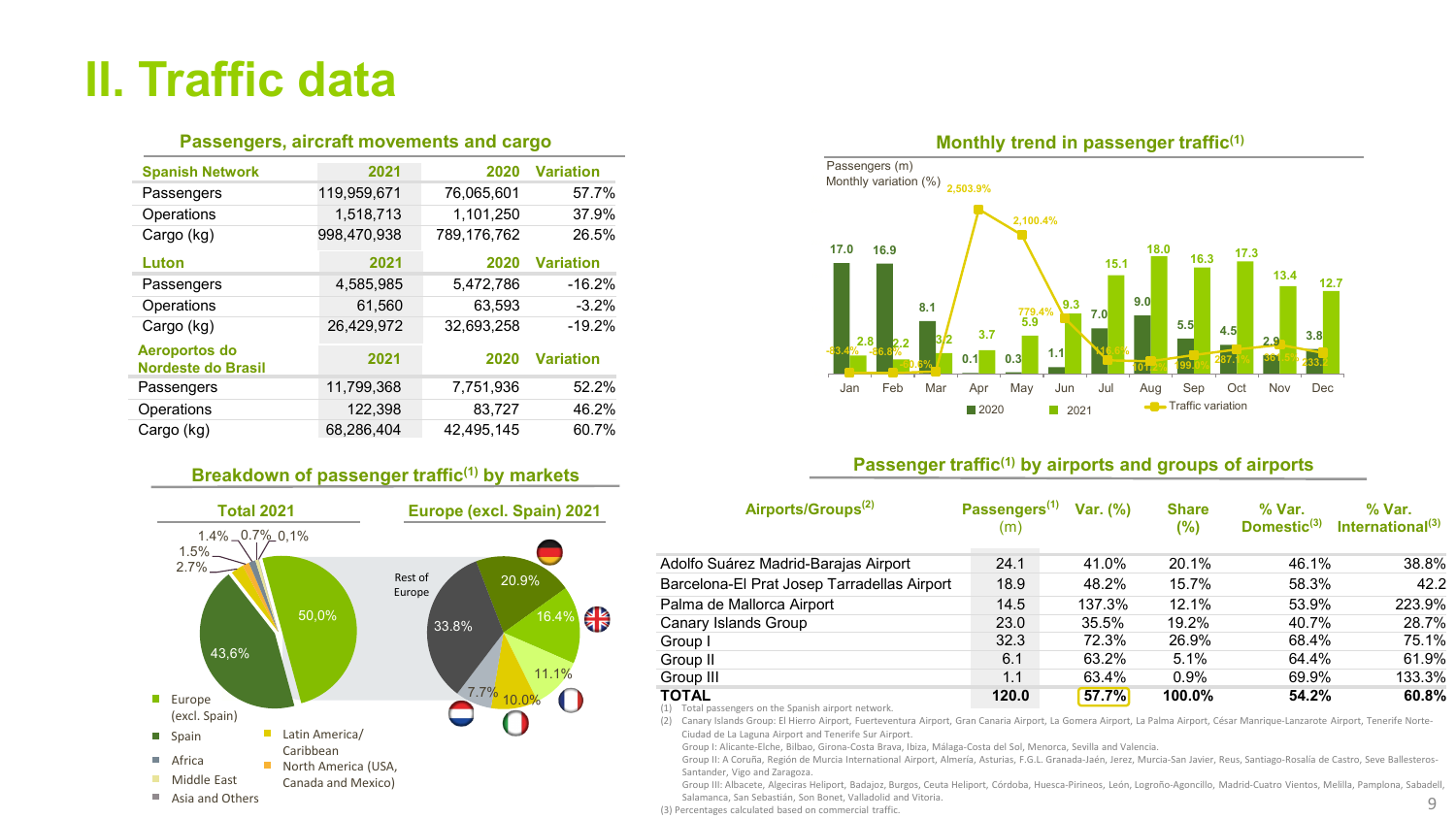### **II. Performance by business area(1)**



(1) Including the Region de Murcia International Airport.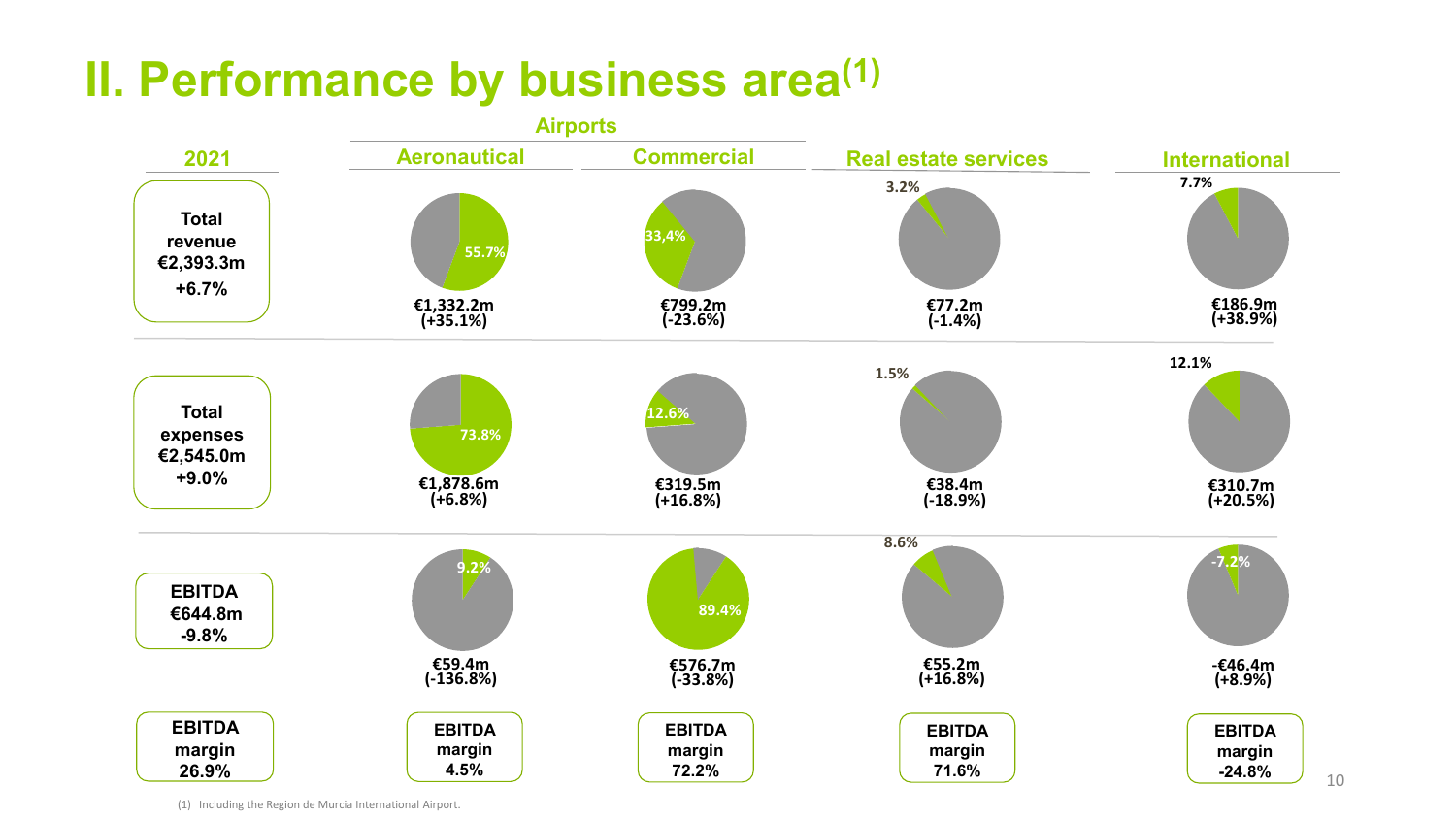### **II. Commercial revenue information. Ordinary revenue**

| <b>Business area</b>                     | <b>Revenue</b> |           | <b>Variation</b> |           |  |  |
|------------------------------------------|----------------|-----------|------------------|-----------|--|--|
| (Thousands of euros)                     | 2021           | 2020      | $\epsilon$ 000   | %         |  |  |
| Duty-Free Shops                          | 259,252        | 383,806   | $-124,554$       | $-32.5%$  |  |  |
| Food and beverage                        | 177,461        | 225,363   | $-47,902$        | $-21.3%$  |  |  |
| <b>Specialty Shops</b>                   | $-3,087$       | 104,495   | $-107,582$       | $-103.0%$ |  |  |
| Car parks                                | 76,157         | 50,775    | 25,382           | 50.0%     |  |  |
| Car rental                               | 106,535        | 101,530   | 5,005            | 4.9%      |  |  |
| Advertising                              | 21,779         | 20,988    | 791              | 3.8%      |  |  |
| Leases                                   | 28,176         | 33,838    | $-5,662$         | $-16.7%$  |  |  |
| $VIP$ Services <sup>(1)</sup>            | 29,744         | 20,570    | 9,174            | 44.6%     |  |  |
| Other commercial revenue <sup>(2)</sup>  | 93,539         | 91,842    | 1,697            | 1.8%      |  |  |
| <b>Commercial</b>                        | 789,556        | 1,033,207 | $-243,651$       | $-23.6%$  |  |  |
| Average commercial revenue (€)/passenger | 6.58           | 13.58     | $-7.00$          | $-51.5%$  |  |  |

(1) Includes VIP lounge rental, VIP packages, other lounges, fast-track and fast-lane.

(2) Includes commercial services (banking services, baggage wrapping machines, telecommunications, vending machines, etc.), commercial utilities, and filming and recording.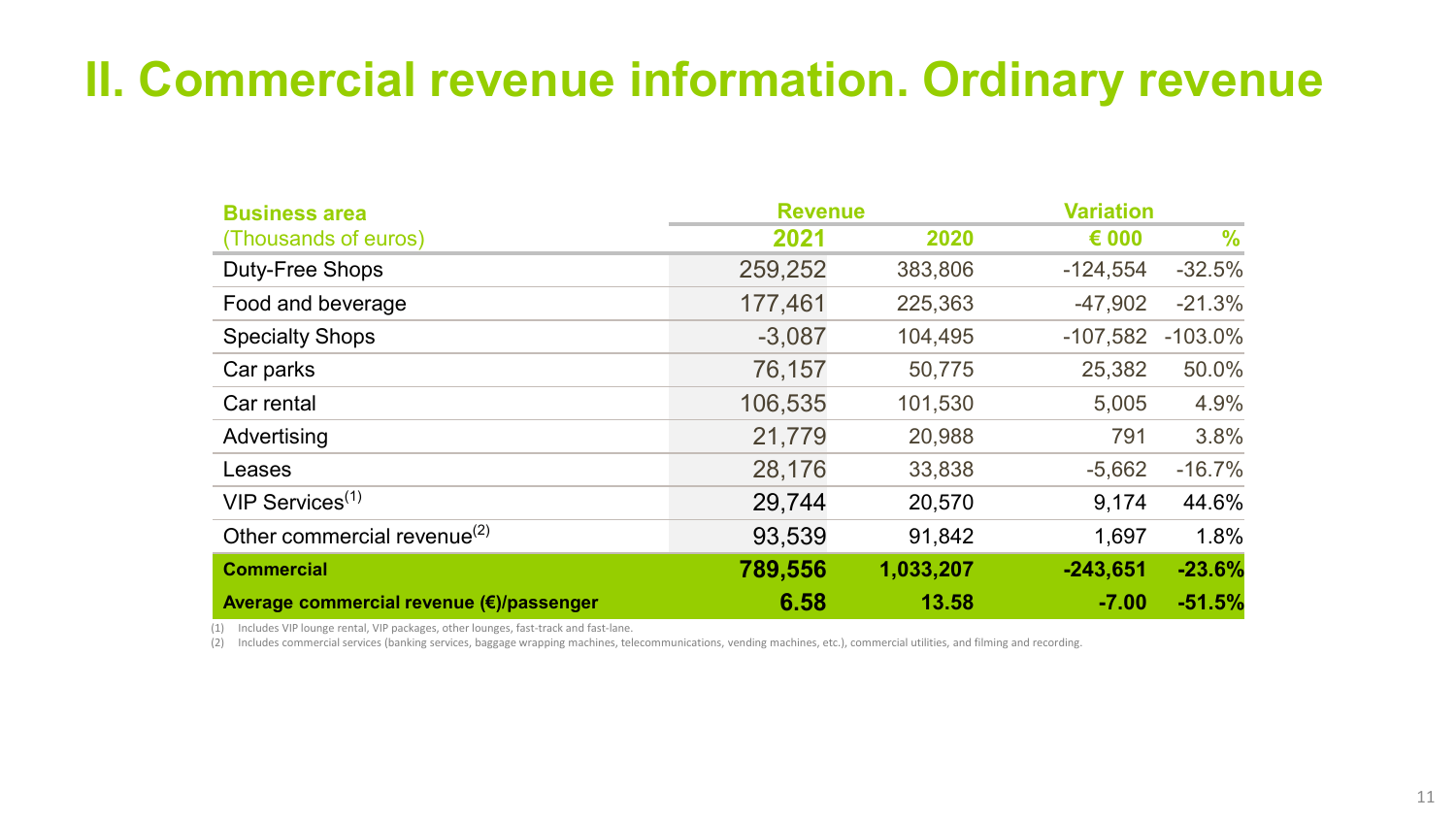### **II. Commercial revenue information. Ordinary revenue summary**

| <b>Commercial and Real Estate Revenue</b>                                                                                                   | <b>Revenue</b> |         | <b>Variation</b>   |               |  |
|---------------------------------------------------------------------------------------------------------------------------------------------|----------------|---------|--------------------|---------------|--|
| (Millions of euros)                                                                                                                         | 2021           | 2020    | $\epsilon$ million | $\frac{0}{0}$ |  |
| <b>Total business activity</b>                                                                                                              | 721.7          | 581.7   | 140.0              | 24.1%         |  |
| Fixed and Variable rents invoiced and collected in the year                                                                                 | 601.0          | 426.9   | 174.1              | 40.8%         |  |
| MAG revenue to be invoiced <sup>1</sup>                                                                                                     | 120.7          | 154.8   | $-34.1$            | $-22.0%$      |  |
| <b>MAG affected by DF7 and other addenda accounted (until October 3, 2021,</b><br>date on which the DF7 enters into force)                  | 284.2          | 480.7   | $-196.5$           | $-40.9%$      |  |
| <b>Straight-line deferrals and other rent adjustments (in 2021 the most)</b><br>significant relates to the DF7 for an amount of $€144.0M$ ) | $-148.1$       | 44.1    | $-192.2$           | $-435.9%$     |  |
| <b>Total Ordinary Revenue</b>                                                                                                               | 857.8          | 1,106.4 | $-248.6$           | $-22.5%$      |  |

<sup>1</sup> This amount relates to the MAG that either because they are covered by contracts agreed by the parties or by the application of the DF7 are billable during the first quarter of 2022.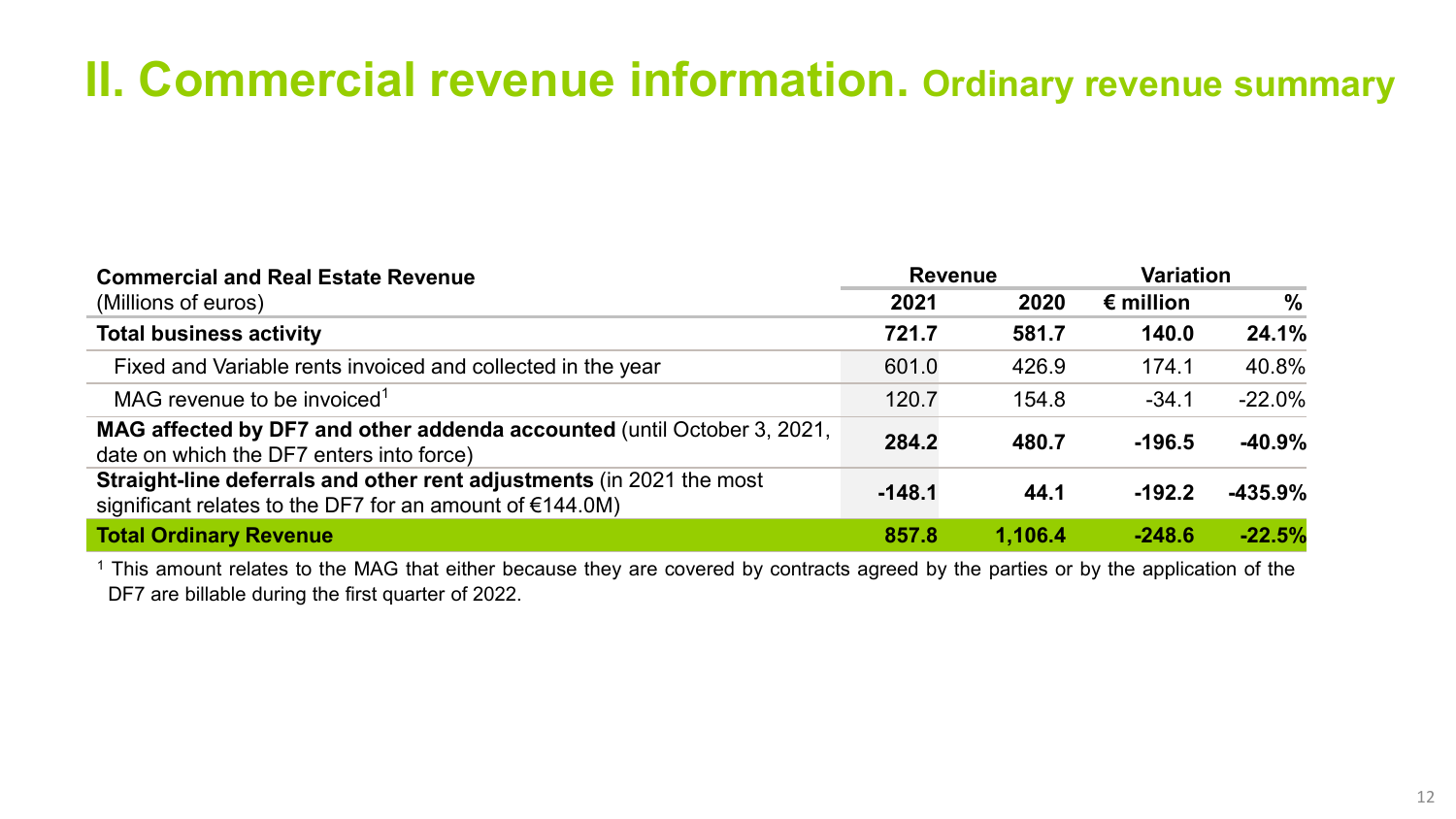### **II. International shareholdings**









#### **Passengers (m)**

**Luton**



#### **Revenue (R\$m)** <sup>(1)</sup> **EBITDA (R\$m)** <sup>(1)</sup>







13

#### **Other shareholdings: Passenger traffic (m)**



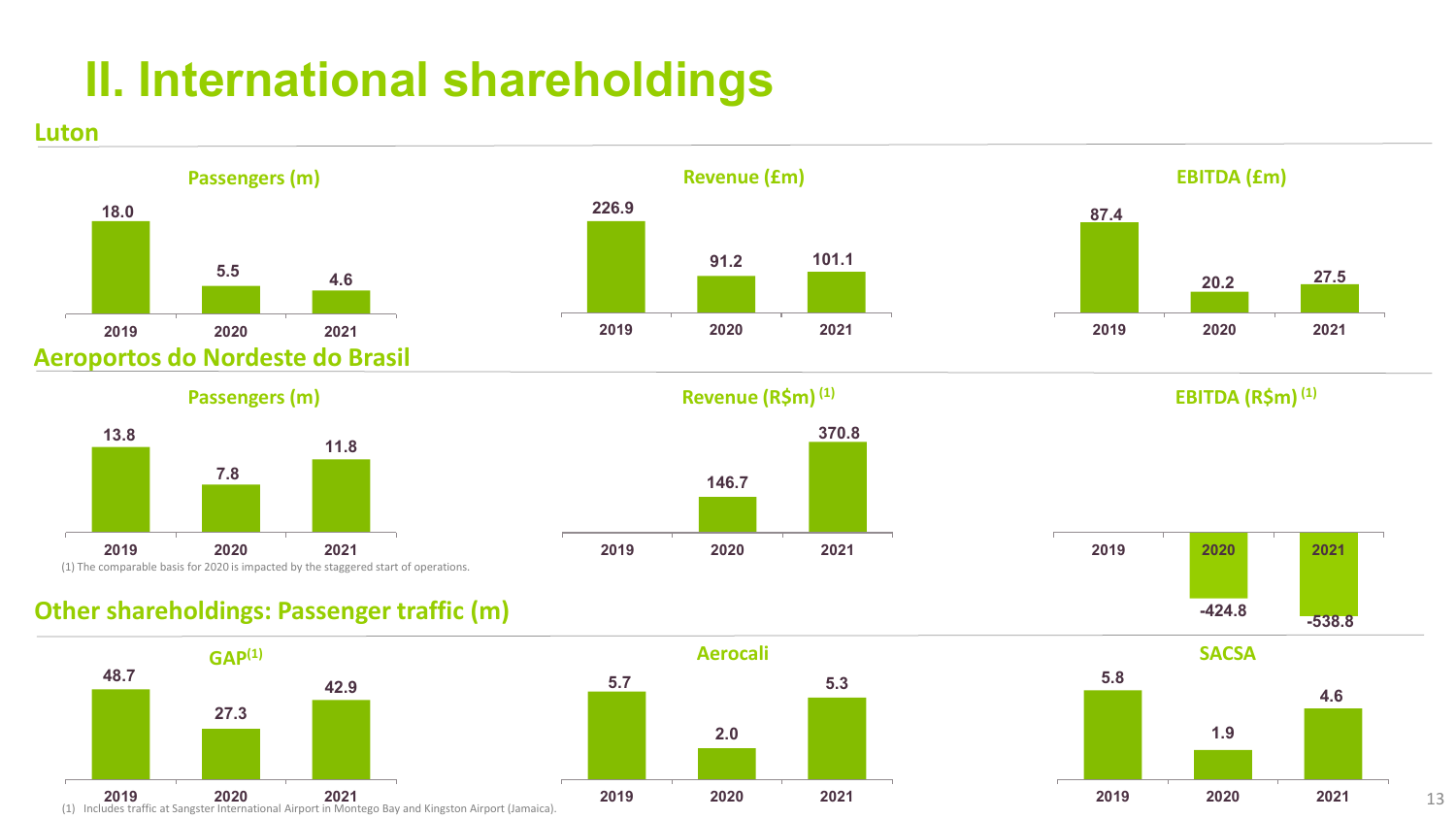

- I. Key highlights
- II. Business trends

### **III.Financial results**

IV. Appendices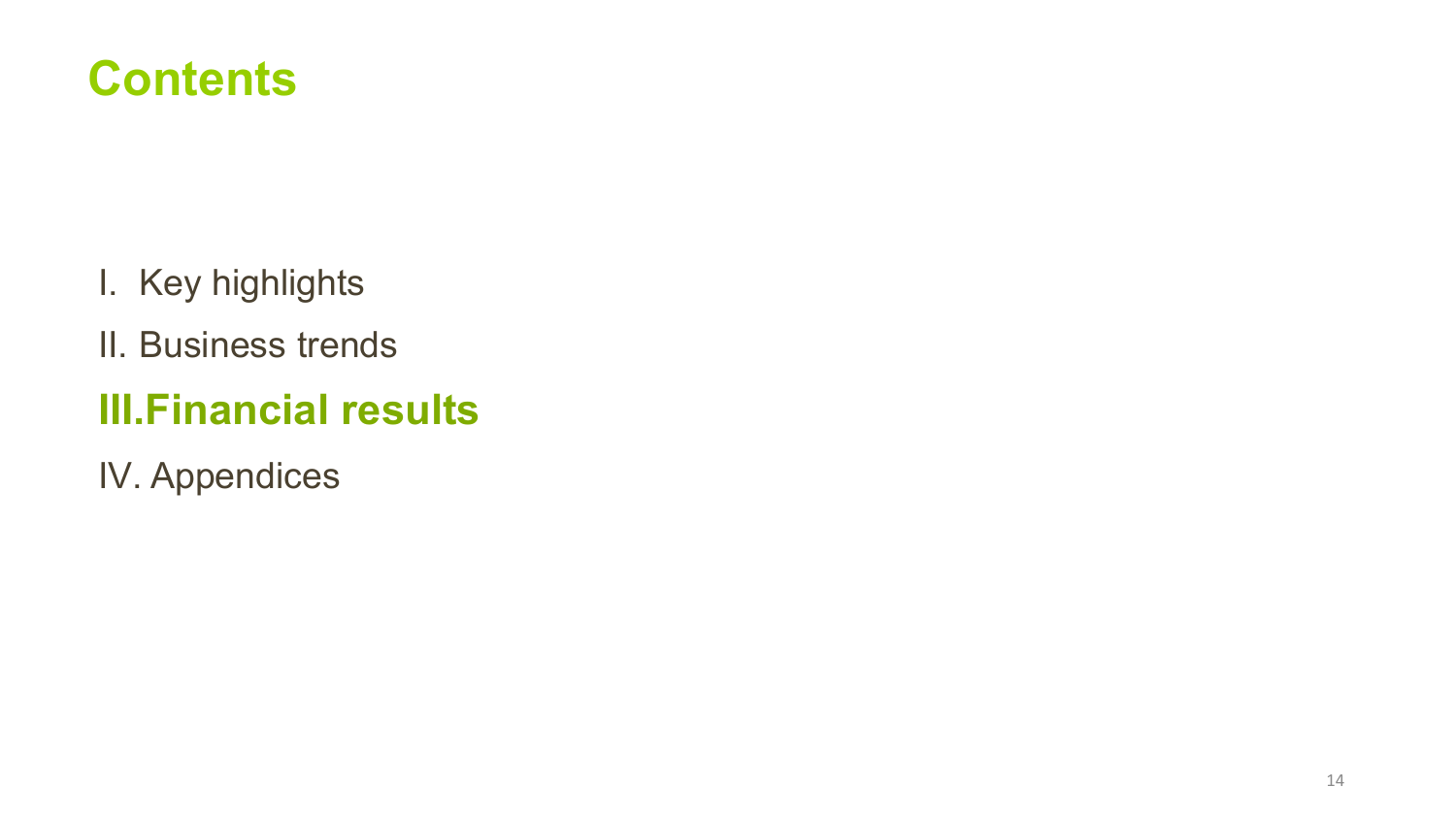### **III. Financial results**



■Spanish network ■Luton ■Aeroportos do Nordeste do Brasil

(1) OPEX includes: Supplies, Staff costs and Other operating expenses

(2) Reported EBITDA

(3) Net financial debt calculated as: Total consolidated financial debt (current and non-current) less Cash and cash equivalents.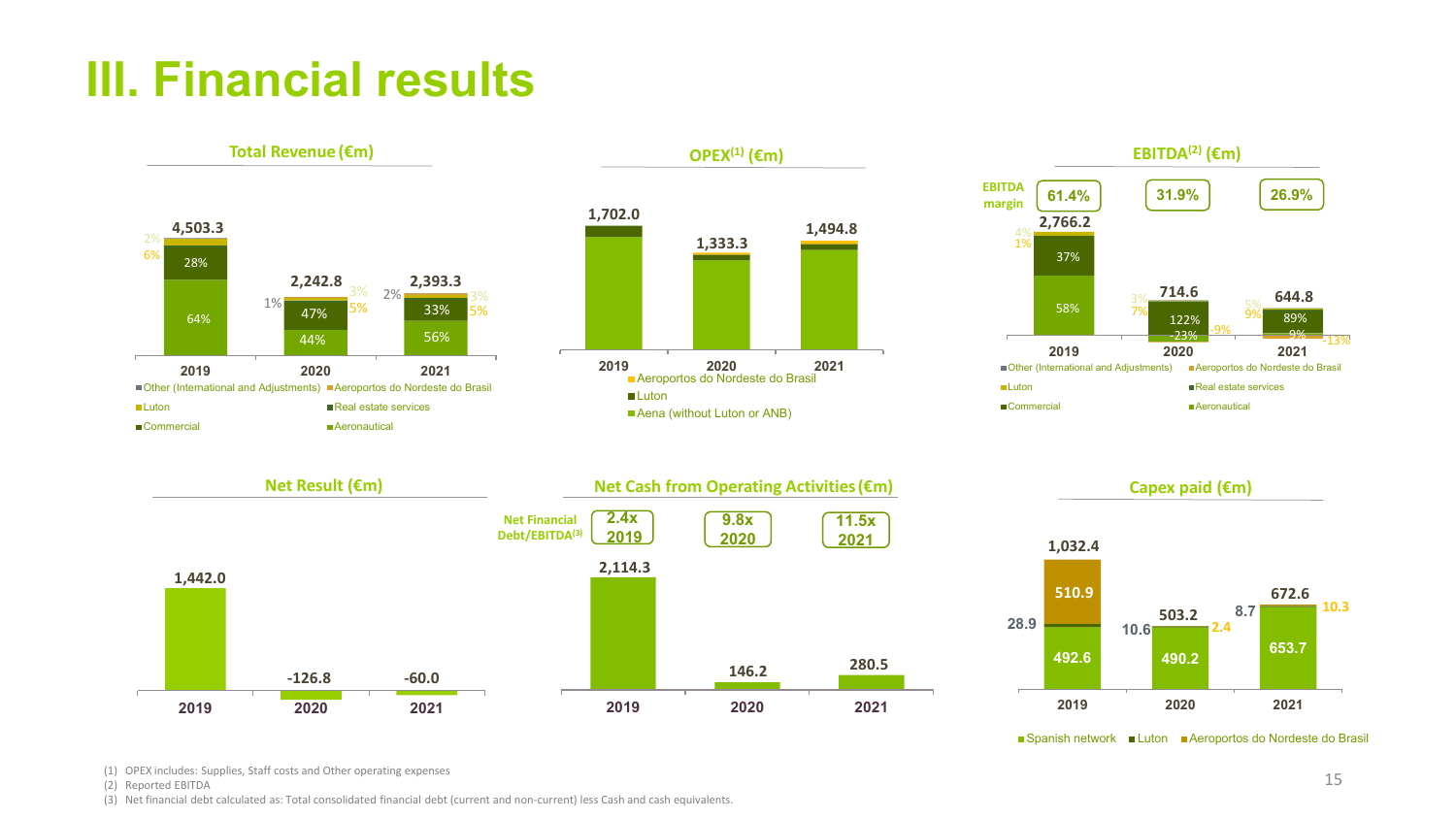| III. Income statement                                                          | €m | 2021       | 2020       | <b>Variation</b><br>€m | $\frac{9}{6}$ |
|--------------------------------------------------------------------------------|----|------------|------------|------------------------|---------------|
| <b>Ordinary revenue</b>                                                        |    | 2,318.8    | 2,180.6    | 138.1                  | 6.3%          |
| <b>Airports: Aeronautical</b>                                                  |    | 1,283.4    | 935.8      | 347.6                  | 37.2%         |
| <b>Airports: Commercial</b>                                                    |    | 787.8      | 1,030.2    | $-242.4$               | $-23.5%$      |
| <b>Real Estate Services</b>                                                    |    | 70.1       | 76.2       | $-6.2$                 | $-8.1%$       |
| Región de Murcia International Airport                                         |    | 4.4        | 5.6        | $-1.1$                 | $-20.1%$      |
| International                                                                  |    | 174.3      | 134.3      | 39.9                   | 29.7%         |
| Adjustments <sup>(1)</sup>                                                     |    | $-1.2$     | $-1.4$     | 0.3                    | $-19.2%$      |
| Other operating revenue                                                        |    | 74.5       | 62.2       | 12.4                   | 19.9%         |
| <b>Total revenue</b>                                                           |    | 2,393.3    | 2,242.8    | 150.5                  | 6.7%          |
| <b>Supplies</b>                                                                |    | $-158.5$   | $-154.0$   | 4.5                    | 2.9%          |
| Staff costs                                                                    |    | $-459.8$   | $-456.9$   | 2.9                    | 0.6%          |
| Other operating expenses                                                       |    | $-876.5$   | $-722.4$   | 154.1                  | 21.3%         |
| Losses, impairment and change in provisions for commercial operations          |    | $-28.4$    | $-22.6$    | 5.7                    | 25.3%         |
| Impairment and net gain or loss on disposals of fixed assets                   |    | $-112.6$   | $-113.9$   | $-1.3$                 | $-1.1%$       |
| Other profit/(loss)-net                                                        |    | $-112.6$   | $-58.3$    | $-54.3$                | 93.0%         |
| Depreciation and amortisation                                                  |    | $-796.6$   | $-806.9$   | $-10.2$                | $-1.3%$       |
| <b>Total operating expenses</b>                                                |    | $-2,545.0$ | $-2,335.1$ | 210.0                  | 9.0%          |
| <b>Reported EBITDA</b>                                                         |    | 644.8      | 714.6      | $-69.7$                | $-9.8%$       |
| % of Margin (over Total Revenue)                                               |    | 26.9%      | 31.9%      |                        |               |
| <b>EBIT</b>                                                                    |    | $-151.8$   | $-92.3$    | $-59.5$                | $-64.5%$      |
| % of Margin (over Total Revenue)                                               |    | $-6.3%$    | $-4.1%$    |                        |               |
| Finance revenue                                                                |    | 57.3       | 2.0        | 55.3                   | 2,757.4%      |
| Finance expenses                                                               |    | $-102.8$   | $-116.2$   | 13.4                   | 11.6%         |
| Other net finance revenue/(expense)                                            |    | 6.1        | $-7.2$     | 13.2                   | 184.4%        |
| Share in profit from affiliates                                                |    | 22.7       | 1.1        | 21.7                   | 2,024.6%      |
| <b>Profit/(loss) before tax</b>                                                |    | $-168.5$   | $-212.6$   | 44.2                   | 20.8%         |
| Corporate income tax                                                           |    | 78.9       | 51.9       | 27.0                   | 52.0%         |
| <b>Consolidated profit/(loss) for the period</b>                               |    | $-89.6$    | $-160.7$   | 71.2                   | 44.3%         |
| Profit/(loss) for the period attributable to minority interests                |    | $-29.5$    | $-34.0$    | 4.4                    | 13.0%         |
| Profit/(loss) for the period attributable to the parent company's shareholders |    | $-60.0$    | $-126.8$   | 66.7                   | 52.6%         |

(1) Adjustments among segments.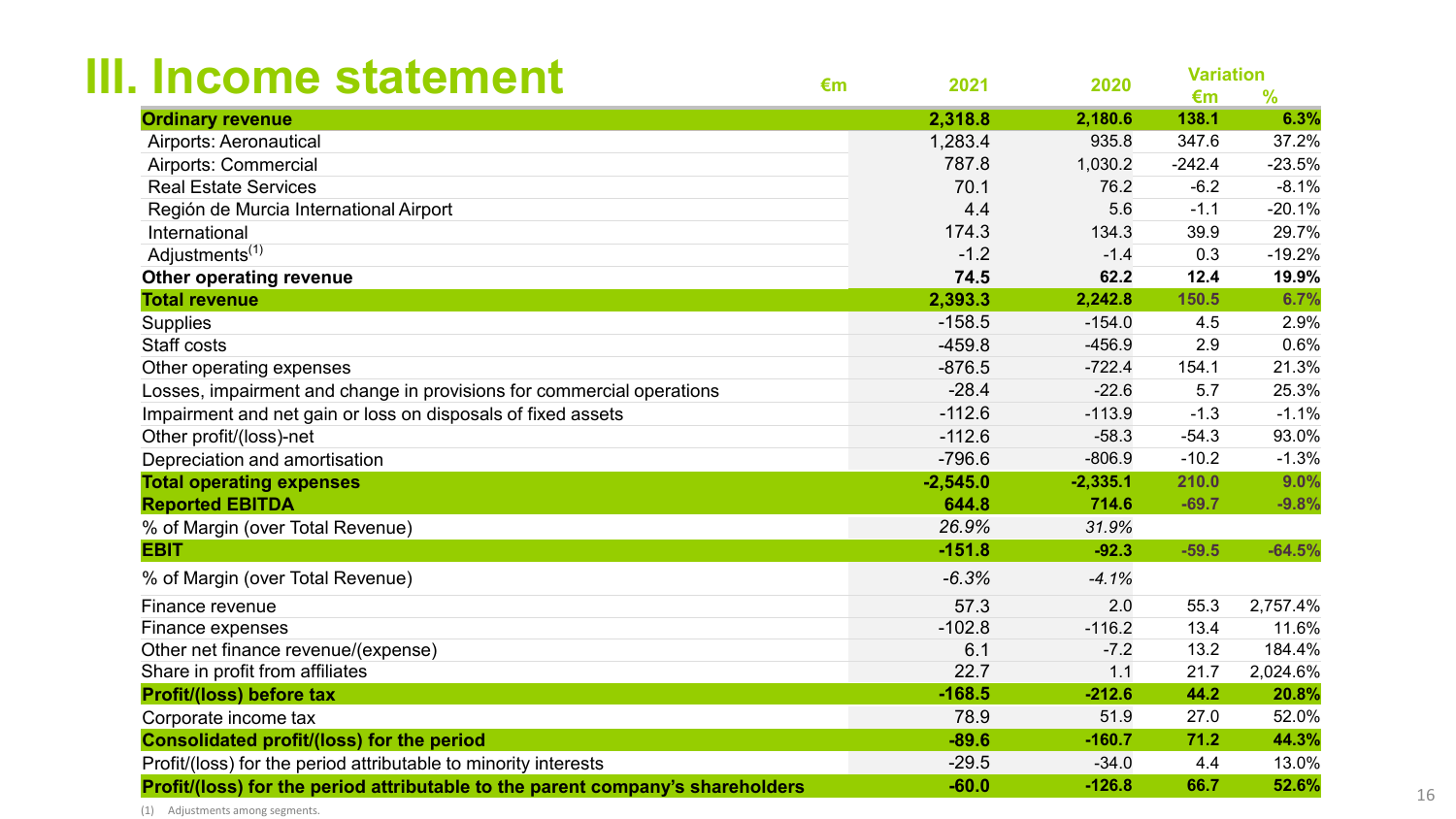### **III. Income statement: Noteworthy items**

**Other operating expenses:** increase in the amount of €154.1 million (+21.3%). This variation is due to:

- increase in fixed costs resulting from the re-opening of terminals as a result of the gradual increase in traffic.
- in 2020, there was an exceptional reduction in airport activity as a result of the effects of the pandemic and a demanding cost-saving plan was implemented.
- notable increase in the price of electricity  $(+\epsilon 71.2M)$ , included in other operating expenses.

**Other profit/(loss)-net:** include the expenses incurred as a result of the measures implemented for the control and prevention of the pandemic, for an amount of €113.6 million (€52.7 million in 2020). In accordance with the 1st Additional Provision of Law 2/2021, these costs are recoverable through regulated charges. In fact, in its resolution dated 9 December, the CNMC approved the recovery of 138.0 million euros (corresponding to the costs of 2020 and the first nine months of 2021) in the 2022 charges.

**Finance result:** after the amendment of the concession agreement for the Región de Murcia International Airport (AIRM), the concession liability has been cancelled, which has generated a positive financial result in the amount of €50.1 million. (see note 3.1.a of the Consolidated Annual Accounts for the year 2021).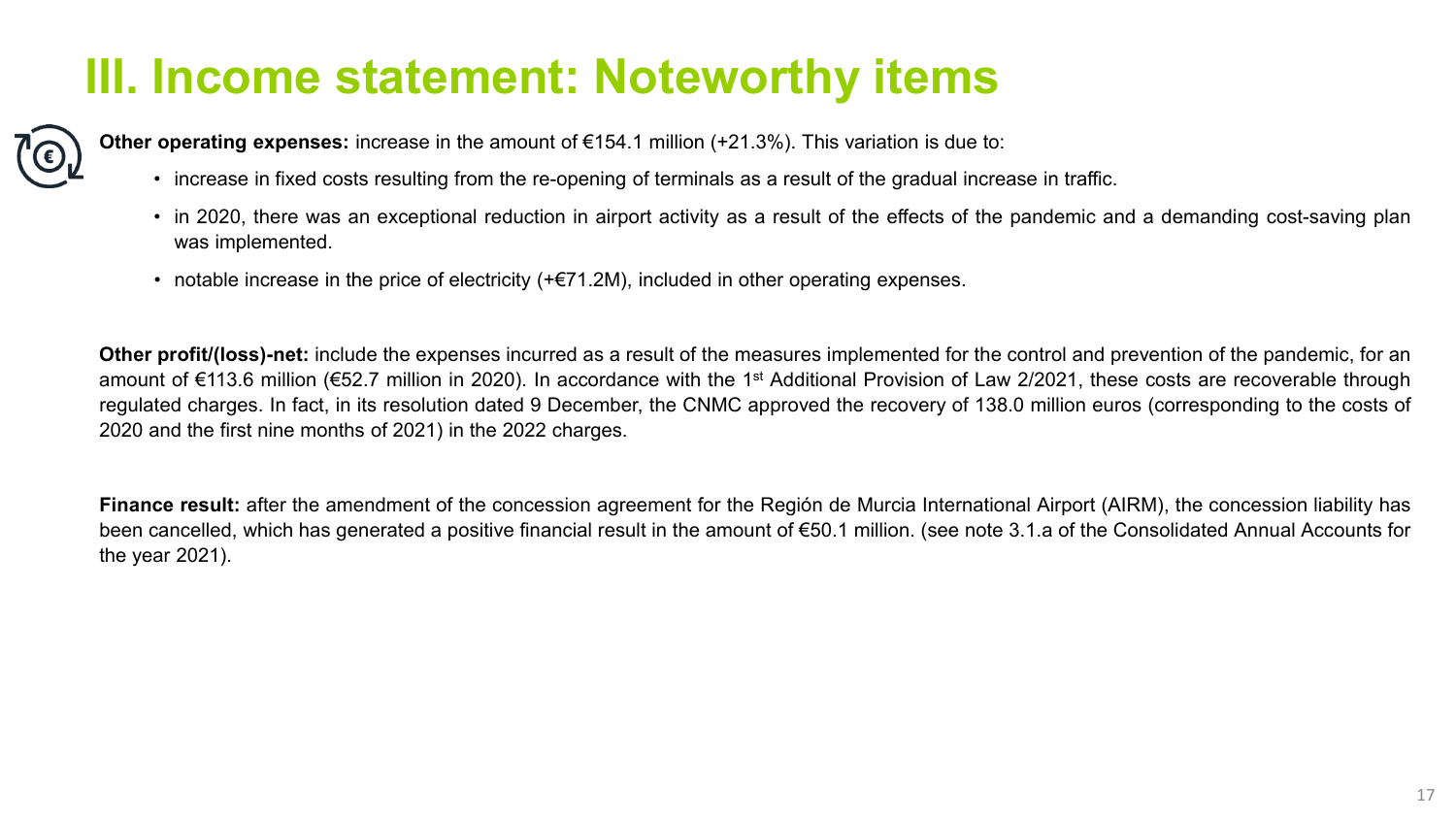### **III. Cash Flow statement**

| €m                                                                      | 2021     | 2020     | <b>Variation</b> |               |  |
|-------------------------------------------------------------------------|----------|----------|------------------|---------------|--|
|                                                                         |          |          | €m               | $\frac{9}{6}$ |  |
| <b>Profit/(loss) before tax</b>                                         | $-168.5$ | $-212.6$ | 44.2             | 20.8%         |  |
| Depreciation and amortisation                                           | 796.6    | 806.9    |                  |               |  |
| Variation in working capital                                            | $-468.0$ | $-561.9$ |                  |               |  |
| Net finance income/(expense)                                            | 39.4     | 121.4    |                  |               |  |
| Impairment of fixed assets                                              | 99.5     | 108.8    |                  |               |  |
| Commercial discounts (application of IFRS 16)                           | 103.2    | 0.0      |                  |               |  |
| Shareholding in affiliates                                              | $-22.7$  | $-1.1$   |                  |               |  |
| Interest flow                                                           | $-93.3$  | $-94.5$  |                  |               |  |
| Tax flow                                                                | 9.9      | $-20.1$  |                  |               |  |
| Other income and expenses                                               | $-16.1$  | $-0.7$   |                  |               |  |
| <b>Operating cash flow</b>                                              | 280.5    | 146.2    | 134.2            | 91.8%         |  |
| Acquisition of property, plant and equipment                            | $-672.6$ | $-503.2$ |                  |               |  |
| Operations with affiliates                                              | 15.8     | 0.0      |                  |               |  |
| Dividends received                                                      | 5.4      | 0.4      |                  |               |  |
| (Repayment)/Obtaining financing                                         | 598.7    | 1,399.2  |                  |               |  |
| Other flows from investment/financing activities/dividends distribution | 11.1     | $-49.5$  |                  |               |  |
| <b>Cash flow from investing/financing activities</b>                    | $-41.1$  | 846.9    | $-888.8$         | $-104.9%$     |  |
| Exchange rate impact                                                    | 2.6      | $-8.9$   |                  |               |  |
| Cash and cash equivalents at the start of the period                    | 1,224.9  | 240.6    |                  |               |  |
| Net increase/(decrease) in cash and cash equivalents                    | 241.9    | 984.3    | $-742.4$         | $-75.4%$      |  |
| Cash and cash equivalents at the end of the period                      | 1,466.8  | 1,224.9  | 241.9            | 19.8%         |  |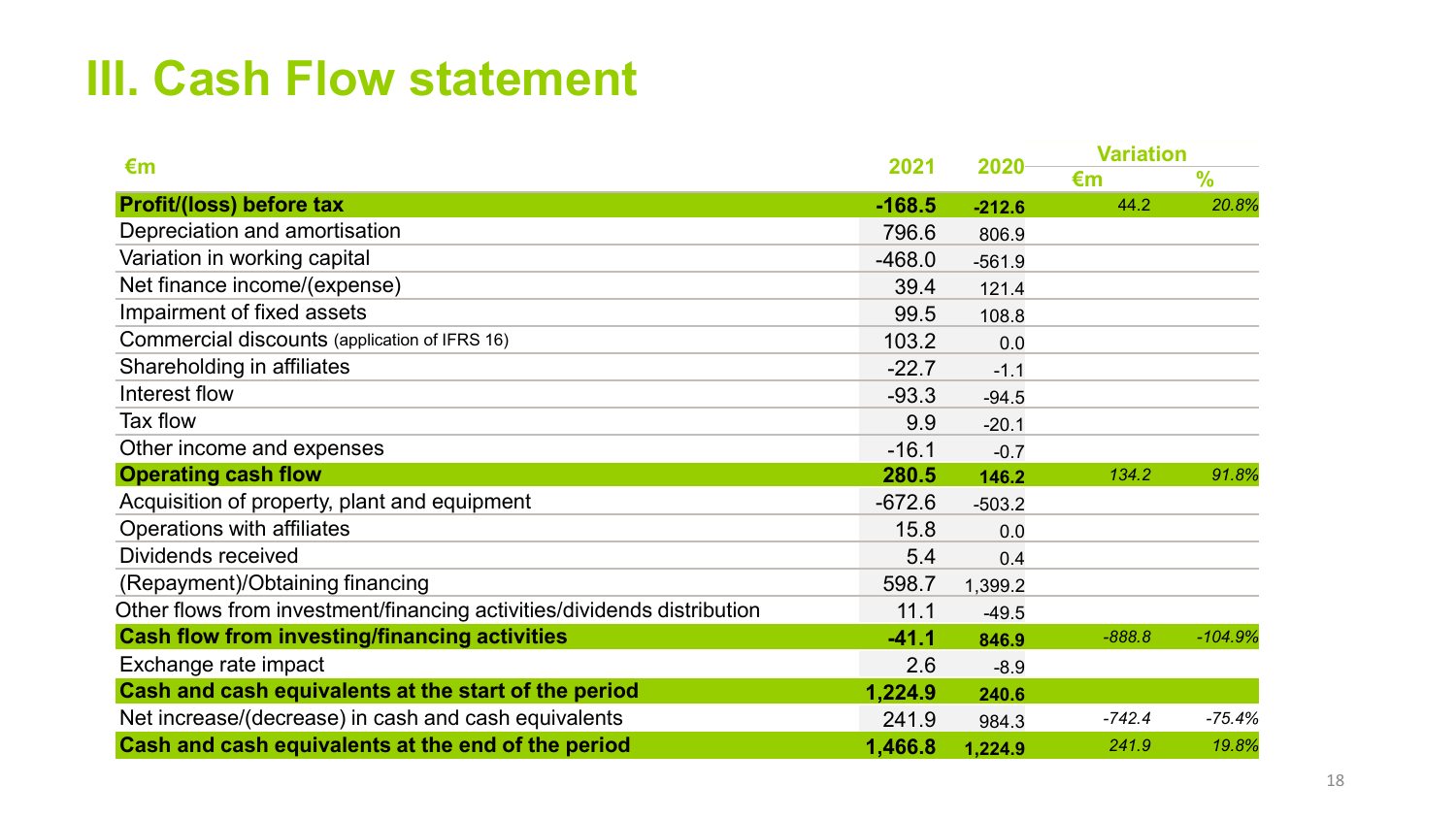### **Contents**

- I. Key highlights
- II. Business trends
- III.Financial results
- **IV. Appendices**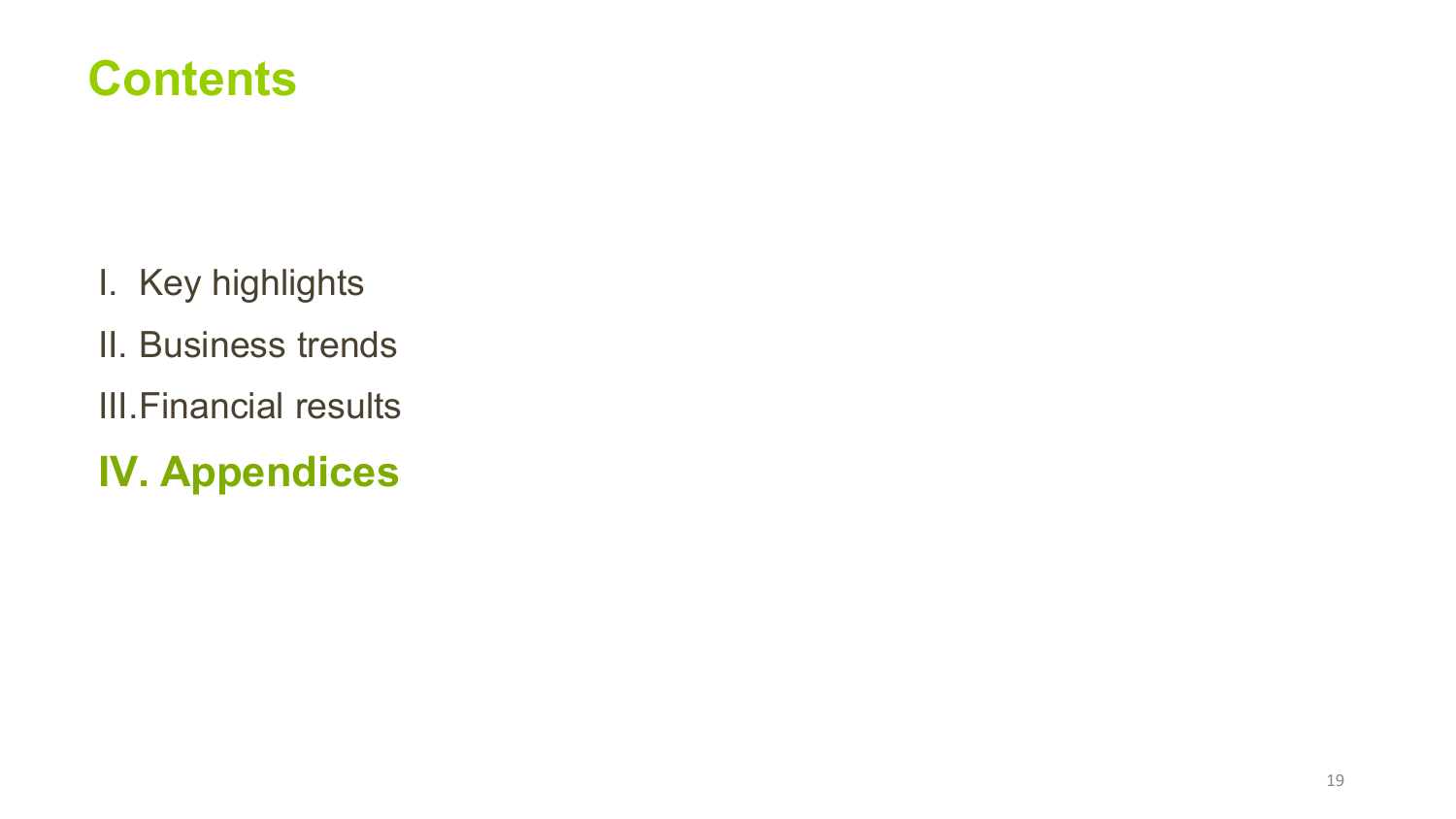### **IV. Appendix. Other financial information. Key figures. Quarterly trends**

| €m                                                                     |          | <b>First Quarter</b> |                |                 | <b>Second Quarter</b> |         |                   | <b>Third Quarter</b> |          |                 | <b>Fourth Quarter</b> |          |                 | <b>Total</b> |          |
|------------------------------------------------------------------------|----------|----------------------|----------------|-----------------|-----------------------|---------|-------------------|----------------------|----------|-----------------|-----------------------|----------|-----------------|--------------|----------|
|                                                                        | 2021     | 2020                 | Var.           | 2021            | 2020                  | Var.    | 2021              | 2020                 | Var.     | 2021            | 2020                  | Var.     | 2021            | 2020         | Var.     |
| <b>Consolidated Traffic (thousands of</b><br>passengers) <sup>1</sup>  | 11,413.8 | 48,462.8             |                | -76.4% 21,436.8 | 1,884.9               |         | 1,037.3% 54,574.3 | 24,447.5             | 123.2%   | 48,920.1        | 14,495.1              |          | 237.5%136,345.0 | 89,290.3     | 52.7%    |
| Spanish network traffic (thousands of<br>passengers)                   | 8,244.2  | 42,015.6             |                | -80.4% 18,828.5 | 1,462.5               |         | 1,187.4% 49,466.4 | 21,398.5             |          | 131.2% 43,420.6 | 11,189.1              |          | 288.1%119,959.7 | 76,065.6     | 57.7%    |
| <b>Total revenue</b>                                                   | 353.3    | 782.0                | $-54.8%$       | 509.6           | 330.5                 | 54.2%   | 897.9             | 620.9                | 44.6%    | 632.4           | 509.4                 | 24.1%    | 2,393.3         | 2,242.8      | 6.7%     |
| <b>Aeronautical Revenue</b>                                            | 125.6    | 484.2                | $-74.1%$       | 217.5           | 51.0                  | 326.8%  | 485.9             | 243.3                | 99.7%    | 454.4           | 157.3                 | 188.8%   | 1,283.4         | 935.8        | 37.2%    |
| <b>Commercial Revenue</b>                                              | 171.0    | 208.9                | $-18.1%$       | 220.3           | 243.5                 | $-9.6%$ | 324.0             | 307.9                | 5.3%     | 72.4            | 269.9                 | $-73.2$  | 787.8           | 1,030.2      | $-23.5%$ |
| <b>Real Estate Services</b>                                            | 17.7     | 17.7                 | $-0.1%$        | 19.2            | 12.5                  | 53.6%   | 20.4              | 19.6                 | 4.4%     | 12.7            | 26.5                  | $-51.9%$ | 70.1            | 76.2         | $-8.1%$  |
| Región de Murcia International Airport                                 | 1.0      | 1.7                  | $-37.8%$       | 0.8             | 0.2                   | 384.2%  | 2.3               | 2.5                  | $-11.0%$ | 0.3             | 1.2                   | $-73.6%$ | 4.4             | 5.6          | $-20.1%$ |
| International <sup>2</sup>                                             | 25.1     | 56.5                 | $-55.6%$       | 31.6            | 9.0                   | 251.7%  | 53.3              | 37.8                 | 40.9%    | 63.1            | 29.7                  | 112.6%   | 173.1%          | 133.0        | 29.7%    |
| Other revenue                                                          | 12.8     | 13.0                 | $-1.8%$        | 20.3            | 14.3                  | 42.5%   | 12.0              | 12.2                 | $-2.3%$  | 29.4            | 22.6                  | 29.7%    | 74.4            | 62.2         | 19.9%    |
| <b>Total operating expenses</b>                                        | $-674.2$ | $-732.4$             | $-8.0%$        | $-643.0$        | $-572.1$              | 12.4%   | $-599.0$          | $-517.0$             | 15.9%    | $-628.8$        | $-513.6$              | 22.4%    | $-2,545.0$      | $-2,335.1$   | 9.0%     |
| Supplies                                                               | $-40.7$  | $-42.3$              | $-3.7%$        | $-40.7$         | $-37.2$               | 9.3%    | $-38.4$           | $-37.6$              | 2.2%     | $-38.6$         | $-36.9$               | 4.6%     | $-158.5$        | $-154.0$     | 2.9%     |
| Staff costs                                                            | $-113.1$ | $-123.5$             | $-8.4%$        | $-116.9$        | $-114.5$              | 2.2%    | $-108.0$          | $-105.7$             | 2.2%     | $-121.7$        | $-113.3$              | 7.4%     | $-459.8$        | $-456.9$     | 0.6%     |
| Other Operating Expenses <sup>3</sup>                                  | $-300.0$ | $-363.2$             | $-17.4%$       | $-172.8$        | $-92.5$               | 86.8%   | $-214.7$          | $-149.5$             | 43.6%    | $-217.4$        | $-140.0$              | 55.3%    | $-904.9$        | $-745.2$     | 21.3%    |
| Depreciation and Amortisation                                          | $-199.4$ | $-201.6$             | $-1.1%$        | $-196.7$        | $-201.9$              | $-2.6%$ | $-197.5$          | $-200.6$             | $-1.5%$  | $-203.0$        | $-202.7$              | 0.1%     | $-796.6$        | $-806.9$     | $-1.3%$  |
| Impairment and net gain or loss on disposals,<br>and profit/(loss)-net | $-21.0$  | $-1.9$               | 1,004.7%       | $-115.8$        | $-126.0$              | $-8.1%$ | $-40.3$           | $-23.6$              | 70.7%    | $-48.1$         | $-20.7$               | 132.4%   | $-225.2$        | $-172.2$     | 30.8%    |
| <b>Total operating expenses (excluding Luton</b><br>and ANB)           | $-630.5$ | $-668.1$             | $-5.6%$        | $-508.1$        | $-460.6$              | 10.3%   | $-545.9$          | $-468.3$             | 16.6%    | $-555.0$        | $-486.1$              | 14.2%    | $-2,239.5$      | $-2,083.1$   | 7.5%     |
| Supplies                                                               | $-40.7$  | $-42.3$              | $-3.7%$        | $-40.7$         | $-37.2$               | 9.3%    | $-38.4$           | $-37.6$              | 2.2%     | $-38.6$         | $-36.9$               | 4.6%     | $-158.5$        | $-154.0$     | 2.9%     |
| Staff costs                                                            | $-105.0$ | $-110.8$             | $-5.2%$        | $-107.9$        | $-107.1$              | 0.7%    | $-97.7$           | $-96.6$              | 1.1%     | $-105.8$        | $-104.4$              | 1.3%     | $-416.4$        | $-418.9$     | $-0.6%$  |
| Other Operating Expenses <sup>3</sup>                                  | $-283.7$ | $-332.7$             | $-14.7%$       | $-155.2$        | $-81.9$               | 89.4%   | $-191.1$          | $-130.3$             | 46.7%    | $-191.2$        | $-131.3$              | 45.5%    | $-821.2$        | $-676.2$     | 21.4%    |
| Depreciation and Amortisation                                          | $-180.0$ | $-180.4$             | $-0.2%$        | $-177.6$        | $-181.3$              | $-2.0%$ | $-178.4$          | $-180.2$             | $-1.0%$  | $-183.4$        | $-184.5$              | $-0.6%$  | $-719.4$        | $-726.4$     | $-1.0%$  |
| Impairment and net gain or loss on disposals,<br>and profit/(loss)-net | $-21.0$  | $-1.9$               | 1,004.7%       | $-26.8$         | $-53.1$               | -49.6%  | $-40.3$           | $-23.6$              | 71.0%    | $-36.0$         | $-28.9$               | 24.3%    | $-124.1$        | $-107.6$     | 15.4%    |
| <b>EBITDA</b>                                                          | $-121.5$ | 251.2                | $-148.4%$      | 63.3            | $-39.8$               | 259.1%  | 496.5             | 304.6                | 63.0%    | 206.6           | 198.5                 | 4.1%     | 644.8           | 714.6        | $-9.8%$  |
| <b>EBITDA (without Luton and ANB)</b>                                  | $-120.6$ | 240.6                | $-150.1%$      | 149.8           | 42.3                  | 253.8%  | 480.0             | 296.0                | 62.1%    | 188.1           | 179.7                 | 4.7%     | 697.3           | 758.6        | $-8.1%$  |
| Consolidated profit/(loss) for the period                              | $-241.2$ |                      | 23.1 -1,143.4% | $-105.4$        | $-193.9$              | 45.7%   | 222.9             | 63.1                 | 253.2%   | 63.6            | $-19.1$               | 433.5%   | $-60.0$         | $-126.8$     | 52.6%    |

(1) Total passengers in the Spanish airport network, London Luton Airport and the six airports of the Aeroportos do Nordeste do Brasil.

(2) Net adjustment among segments.

(3) Net losses, impairment and changes in provisions for commercial transactions (-€22.6 million in 2020 and -€28.4 million in 2021).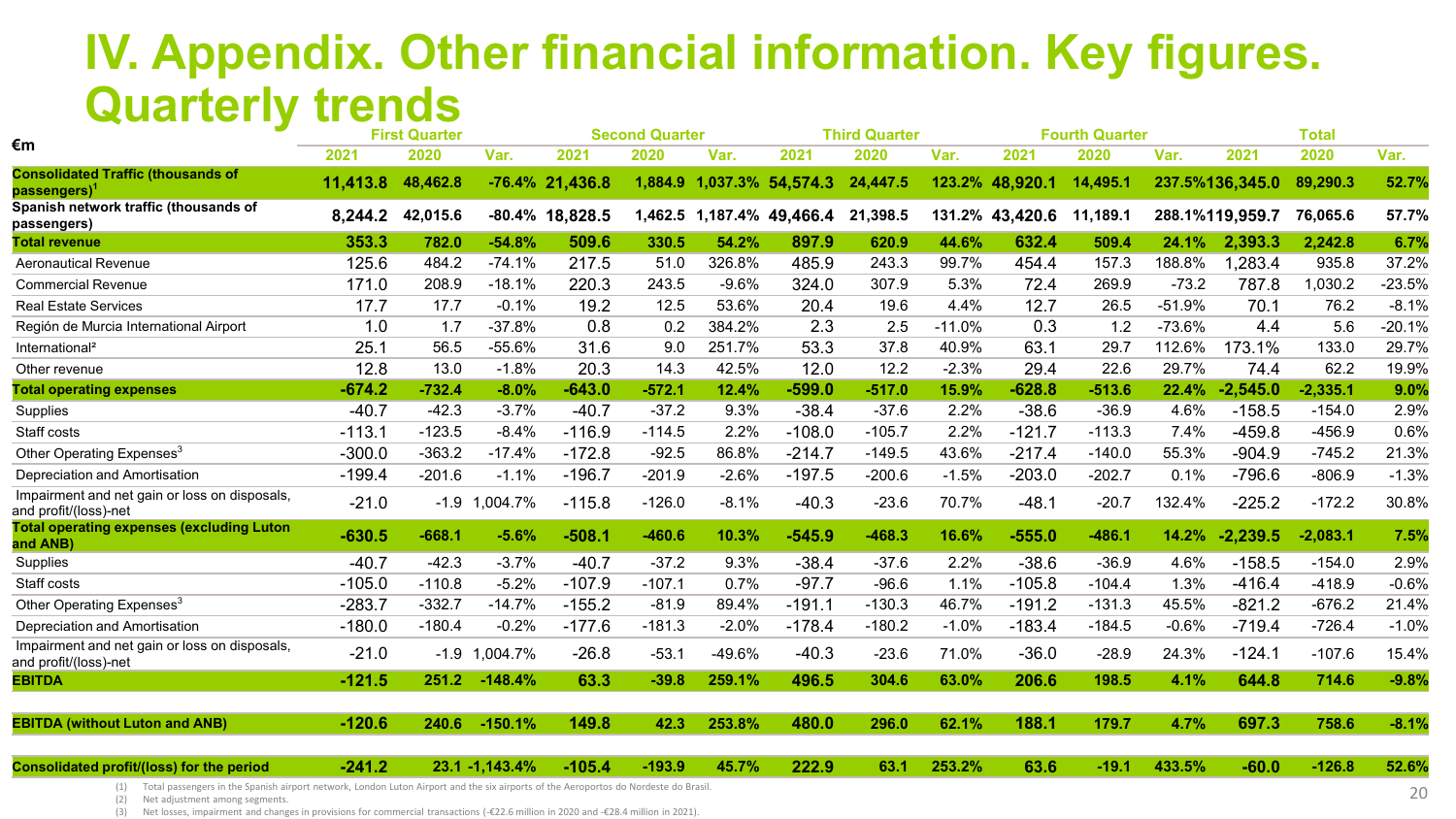### **IV. Appendix. Other financial information. Statement of financial position**

| €m                            | 2021              | 2020    | €m                                            | 2021     | 2020     |
|-------------------------------|-------------------|---------|-----------------------------------------------|----------|----------|
| Property, plant and equipment | 12,373.0          |         | 12,331.7 Share capital                        | 1,500.0  | 1,500.0  |
| Intangible assets             | 637.3             |         | 702.3 Share premium                           | 1,100.9  | 1,100.9  |
| Investment properties         | 136.7             | 139.2   | Retained earnings/(losses)                    | 3,745.3  | 3,811.4  |
| Right of use assets           | 33.7              | 35.0    | Other reserves                                | $-246.1$ | $-293.3$ |
| Investments in affiliates     | 57.0              | 57.2    | Minority interests                            | $-88.1$  | $-54.0$  |
| Other non-current assets      | 613.8             | 271.6   | <b>Total equity</b>                           | 6,012.0  | 6,065.0  |
| <b>Non-current assets</b>     | 13,851.4 13,537.0 |         | <b>Financial debt</b>                         | 7,191.9  | 7,116.6  |
| <b>Inventories</b>            | 6.2               | 6.5     | Provisions for other liabilities and expenses | 104.8    | 69.8     |
| Trade and other receivables   | 1,001.2           | 894.7   | Grants                                        | 391.9    | 425.9    |
| Cash and cash equivalents     | 1,466.8           | 1,224.9 | Other non-current liabilities                 | 135.2    | 207.5    |
| <b>Current assets</b>         | 2,474.2           | 2,126.1 | <b>Non-current liabilities</b>                | 7,823.9  | 7,819.8  |
|                               |                   |         | Financial debt <sup>1</sup>                   | 1,721.2  | 1,139.2  |
| <b>Total assets</b>           | 16,325.6 15,663.1 |         | Provisions for other liabilities and expenses | 36.0     | 54.7     |
|                               |                   |         | Grants                                        | 33.4     | 34.7     |
|                               |                   |         | <b>Other current liabilities</b>              | 699.1    | 549.7    |
|                               |                   |         | <b>Current liabilities</b>                    | 2,489.7  | 1,778.3  |
|                               |                   |         |                                               |          |          |
|                               |                   |         | <b>Total liabilities</b>                      | 10,313.6 | 9,598.1  |
|                               |                   |         | <b>Total equity and liabilities</b>           | 16,325.6 | 15,663.1 |
|                               |                   |         |                                               |          |          |

(1) €500 million have been repaid in January 2022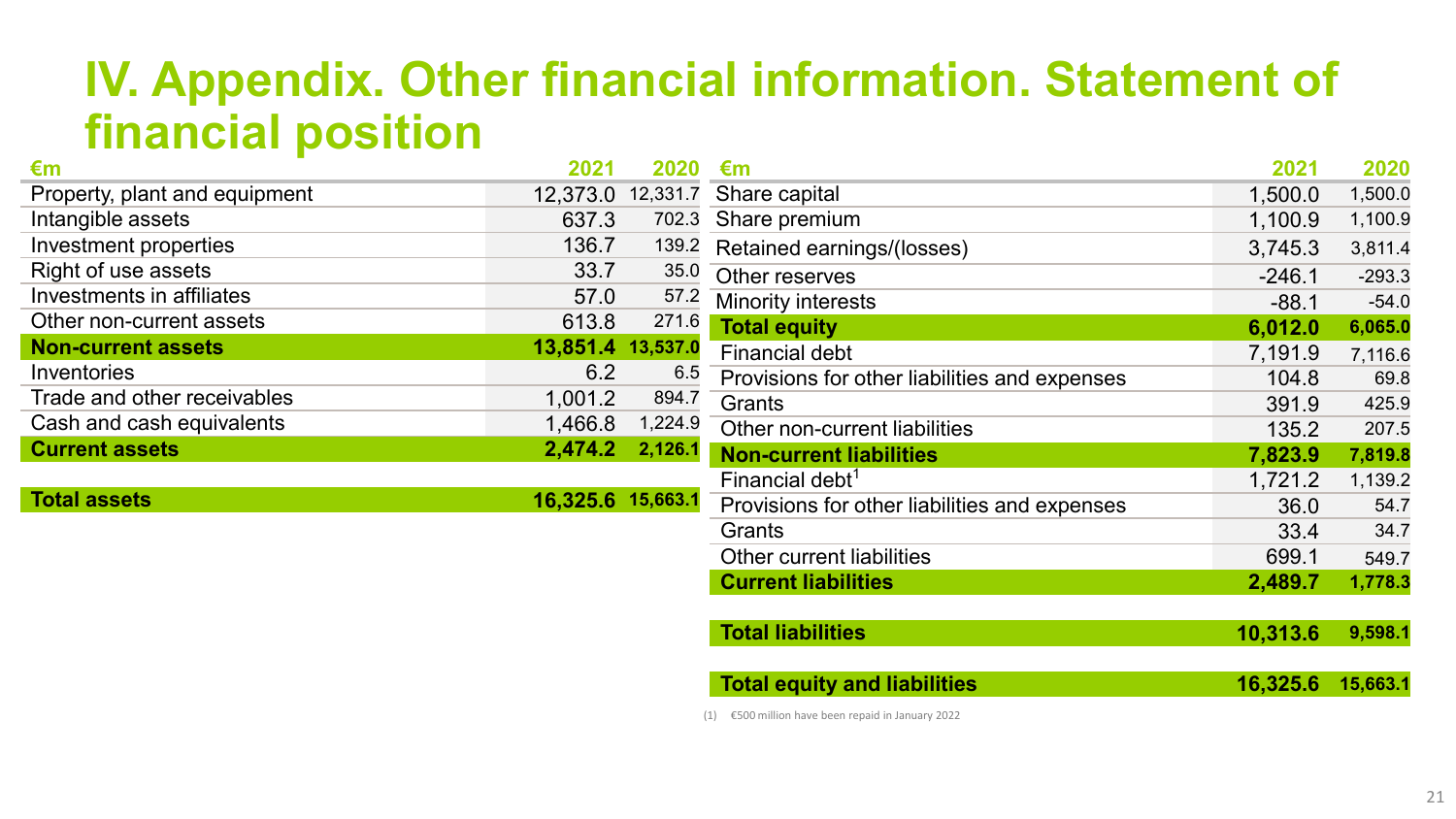### **IV. Appendix. Other financial information. Aena S.M.E., S.A. debt**



**Maturity schedule of Aena's long term debt(1)**



#### **Net Financial Debt (€ millions)**

| €m                        | 2021  | 2020                          | 2019 |
|---------------------------|-------|-------------------------------|------|
| Gross financial debt      |       | $(8,315)$ $(7,682)$ $(6,349)$ |      |
| Cash and cash equivalents | 1.383 | 1,141                         | 149  |
| Net financial debt        |       | $(6,932)$ $(6,540)$ $(6,200)$ |      |
| Net financial debt/EBITDA | 100x  | 8 1 x                         | 2.3x |

(1) As of 31 December 2021.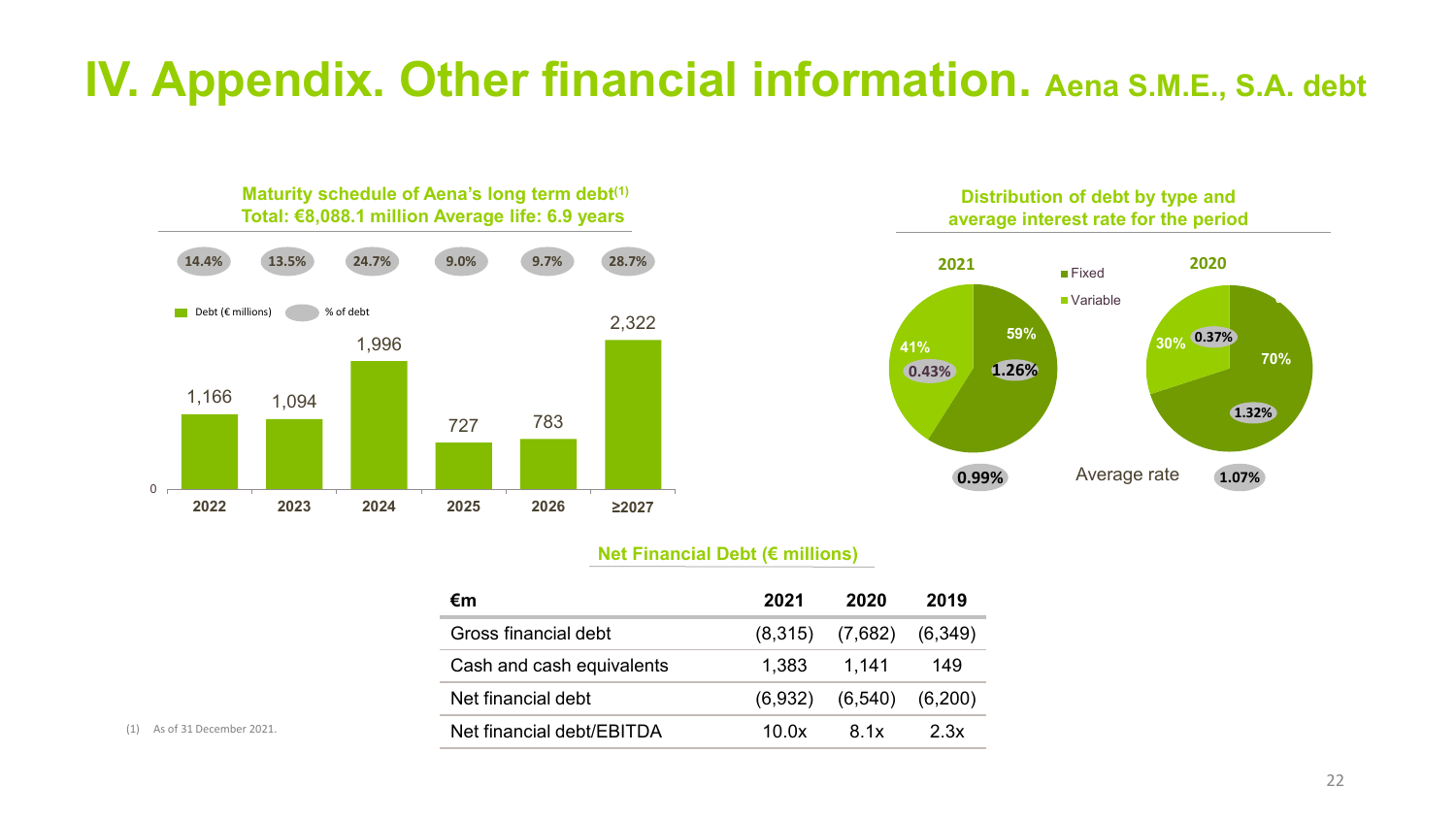### **IV. Appendix. Passenger data by airport groups(1) Traffic 2021 vs 2020**

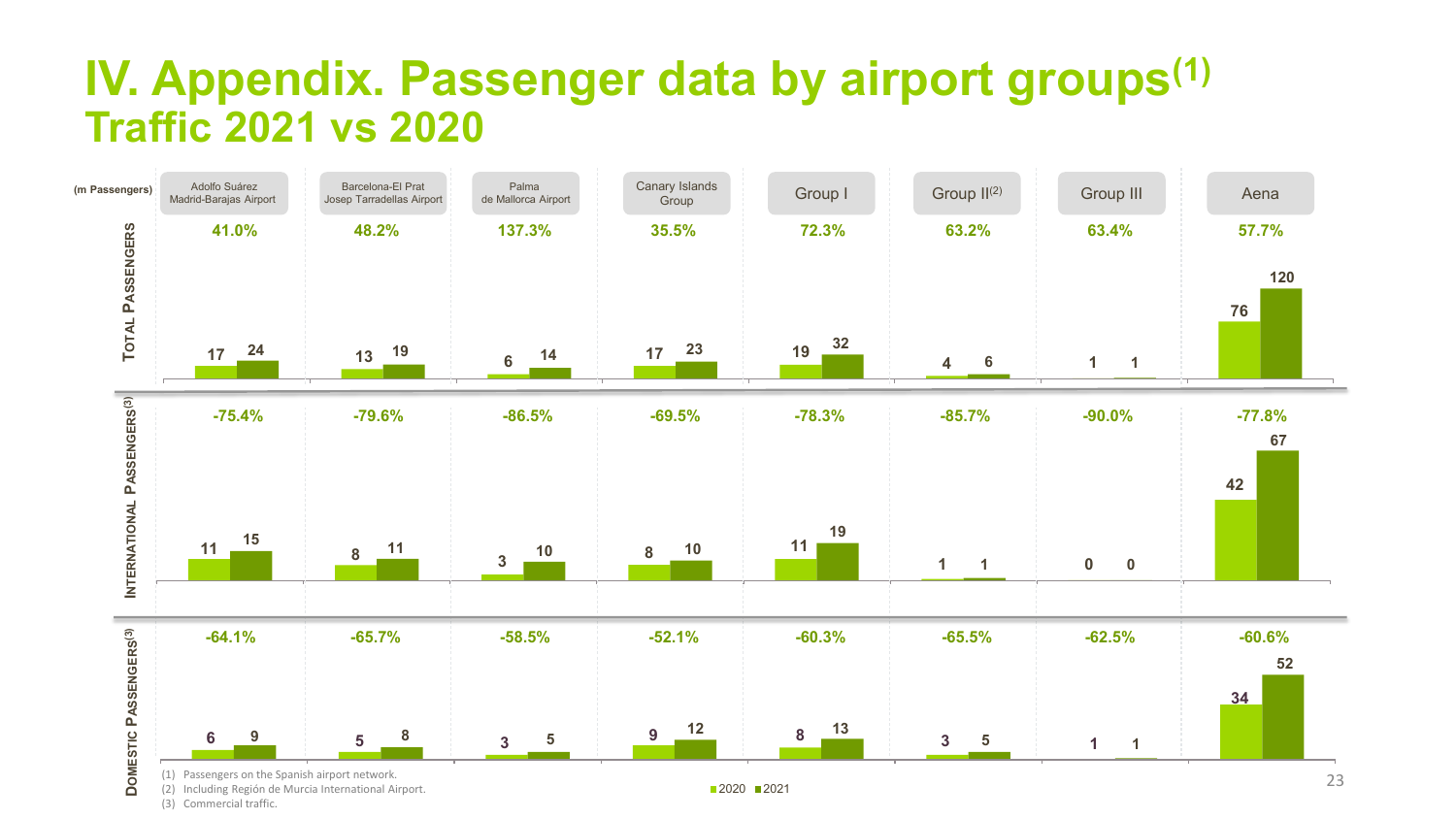### **IV. Appendix. Traffic information. Traffic by airline (top 10)**

|                                          |                                   |                           |               | <b>Variation</b>  | Share (%) |       |  |
|------------------------------------------|-----------------------------------|---------------------------|---------------|-------------------|-----------|-------|--|
| <b>Carrier</b>                           | Passengers <sup>(1)</sup><br>2021 | <b>Passengers</b><br>2020 | $\frac{9}{6}$ | <b>Passengers</b> | 2021      | 2020  |  |
| $R$ yanair <sup>(2)</sup>                | 23,376,549                        | 13,574,215                | 72.2%         | 9,802,334         | 19.5%     | 17.8% |  |
| Vueling                                  | 22,278,390                        | 12,804,827                | 74.0%         | 9,473,563         | 18.6%     | 16.8% |  |
| <b>Iberia</b>                            | 9,780,270                         | 6,218,205                 | 57.3%         | 3,562,065         | 8.2%      | 8.2%  |  |
| Air Europa                               | 7,630,075                         | 6,470,726                 | 17.9%         | 1,159,349         | 6.4%      | 8.5%  |  |
| Binter Group <sup>(3)</sup>              | 6,186,313                         | 4,491,559                 | 37.7%         | 1,694,754         | 5.2%      | 5.9%  |  |
| <b>Iberia Express</b>                    | 5,877,696                         | 3,872,593                 | 51.8%         | 2,005,103         | 4.9%      | 5.1%  |  |
| <b>Air Nostrum</b>                       | 5,000,766                         | 3,248,841                 | 53.9%         | 1,751,925         | 4.2%      | 4.3%  |  |
| Easyjet $(4)$                            | 4,908,005                         | 3,639,268                 | 34.9%         | 1,268,737         | 4.1%      | 4.8%  |  |
| Eurowings $(5)$                          | 2,899,546                         | 1,140,211                 | 154.3%        | 1,759,335         | 2.4%      | 1.5%  |  |
| Lufthansa                                | 2,354,510                         | 1,149,858                 | 104.8%        | 1,204,652         | 2.0%      | 1.5%  |  |
| <b>Total Top 10</b>                      | 90,292,120                        | 56,610,303                | 59.5%         | 33,681,817        | 75.3%     | 74.4% |  |
| Total Low-Cost Passengers <sup>(6)</sup> | 69,603,717                        | 42,360,488                | 64.3%         | 27,243,229        | 58.0%     | 55.7% |  |

(1) Total passengers on the Spanish airport network. Provisional data pending final publication.

- (2) Including Ryanair Ltd., Ryanair Sun, S.A. and Ryanair UK Limited.
- (3) Including Binter Canarias, Naysa and Canarias Airlines.
- (4) Including Easyjet Switzerland, S.A., Easyjet Airline Co. Ltd. and Easyjet Europe Airline GMBH
- (5) Including Eurowings AG, Nurnberg; Germanwings Gmbh and EW Discover GMBH.
- (6) Including low-cost airline traffic on regular flights.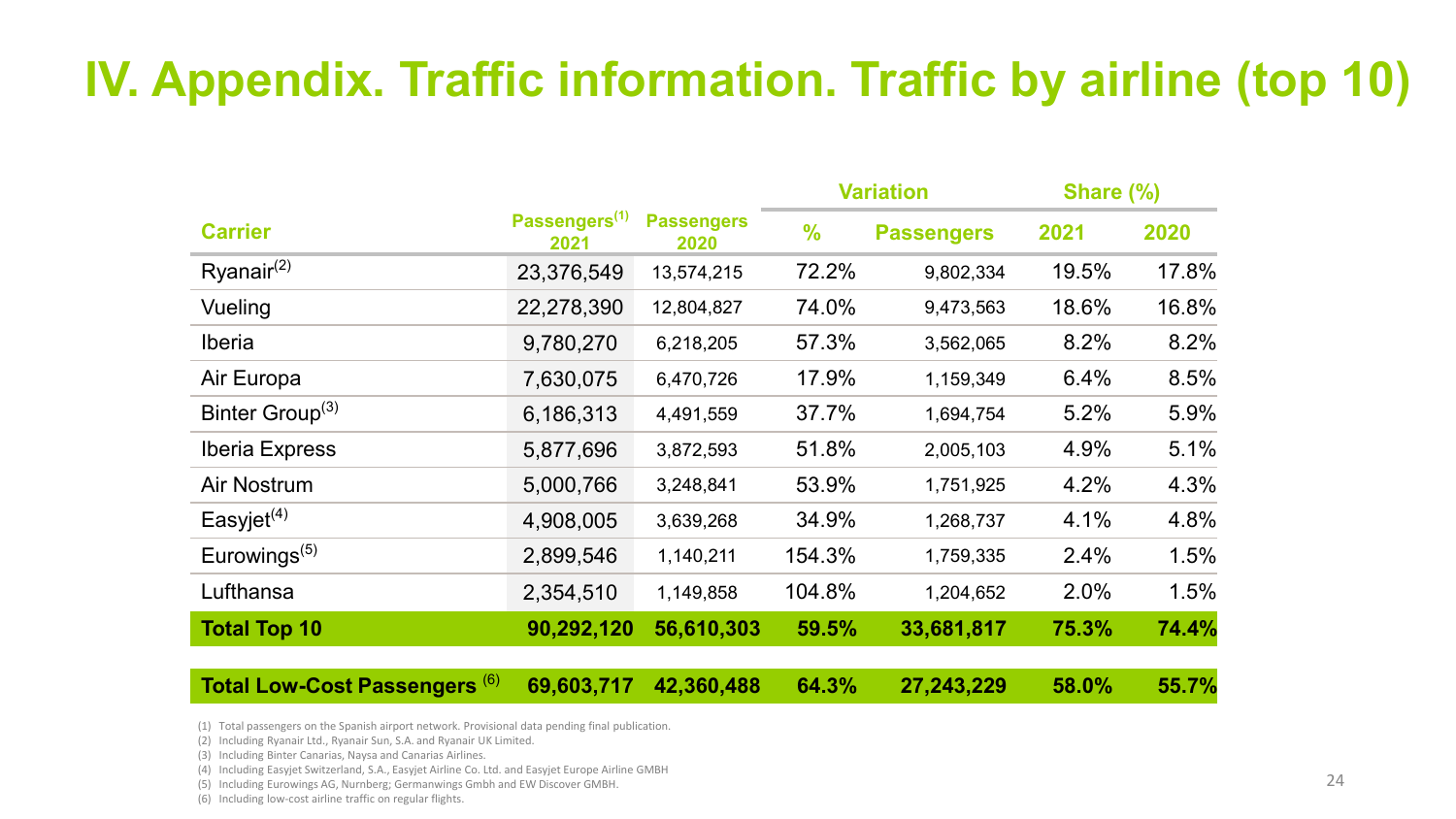### **Variation Share (%) IV. Appendix. Traffic information. Traffic by origin/destination (Top 15)**

| <b>Country</b>             | Passengers <sup>(1)</sup><br>2021 | <b>Passengers</b><br>2020 | $\frac{9}{6}$ | <b>Passengers</b> | 2021  | 2020  |
|----------------------------|-----------------------------------|---------------------------|---------------|-------------------|-------|-------|
| Spain                      | 52,330,397                        | 33,962,608                | 54.1%         | 18,367,789        | 43.6% | 44.6% |
| Germany                    | 12,554,074                        | 6,630,787                 | 89.3%         | 5,923,287         | 10.5% | 8.7%  |
| <b>United Kingdom</b>      | 9,855,342                         | 8,254,803                 | 19.4%         | 1,600,539         | 8.2%  | 10.9% |
| France                     | 6,654,721                         | 3,832,382                 | 73.6%         | 2,822,339         | 5.5%  | 5.0%  |
| Italy                      | 5,980,355                         | 3,392,890                 | 76.3%         | 2,587,465         | 5.0%  | 4.5%  |
| <b>Netherlands</b>         | 4,631,823                         | 2,447,004                 | 89.3%         | 2,184,819         | 3.9%  | 3.2%  |
| Switzerland                | 3,112,687                         | 1,484,228                 | 109.7%        | 1,628,459         | 2.6%  | 2.0%  |
| <b>Belgium</b>             | 3,045,214                         | 1,807,519                 | 68.5%         | 1,237,695         | 2.5%  | 2.4%  |
| Portugal                   | 1,904,882                         | 1,428,927                 | 33.3%         | 475,955           | 1.6%  | 1.9%  |
| <b>Denmark</b>             | 1,496,619                         | 714,809                   | 109.4%        | 781,810           | 1.2%  | 0.9%  |
| Sweden                     | 1,359,263                         | 923,429                   | 47.2%         | 435,834           | 1.1%  | 1.2%  |
| Morocco                    | 1,351,278                         | 706,342                   | 91.3%         | 644,936           | 1.1%  | 0.9%  |
| Ireland                    | 1,342,101                         | 799,216                   | 67.9%         | 542,885           | 1.1%  | 1.1%  |
| Poland                     | 1,322,867                         | 641,873                   | 106.1%        | 680,994           | 1.1%  | 0.8%  |
| <b>United States</b>       | 1,013,125                         | 709,217                   | 42.9%         | 303,908           | 0.8%  | 0.9%  |
| <b>Total Top 15</b>        | 107,954,748                       | 67,736,034                | 59.4%         | 40,218,714        | 90.0% | 89.0% |
| <b>Total other markets</b> | 12,004,923                        | 8,329,567                 | 44.1%         | 3,675,356         | 10.0% | 11.0% |
| <b>Total</b>               | 119,959,671                       | 76,065,601                | 57.7%         | 43,894,070        | 100%  | 100%  |

(1) Total passengers on the Spanish airport network. Provisional data pending final publication.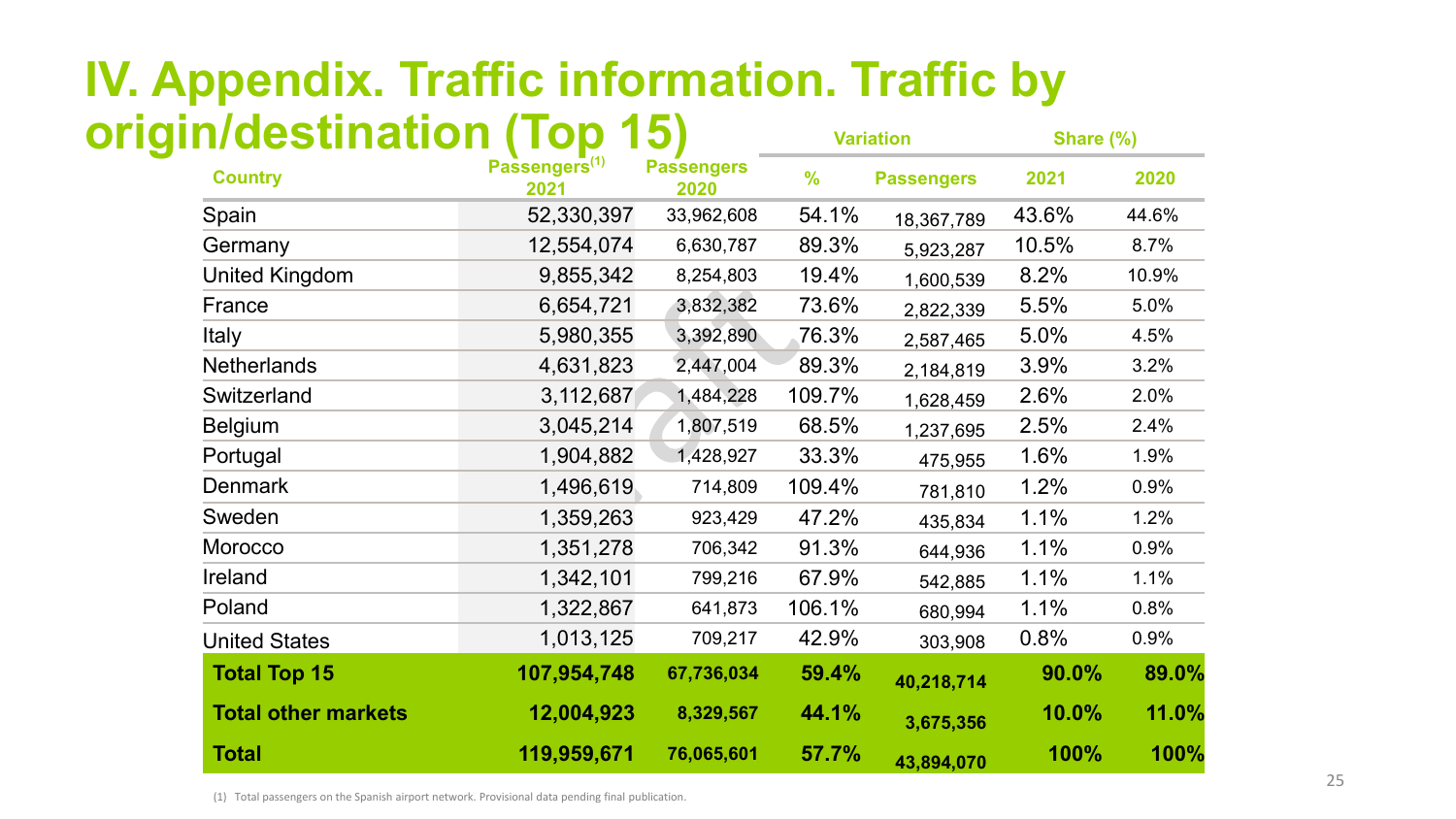### **IV. Appendix. Alternative Performance Measures**

In addition to the financial information prepared under the International Financial Reporting Standards adopted by the European Union (IFRS - EU), the reported financial information includes certain alternative performance measures (APM) in order to comply with the guidelines on alternative performance measures published by the European Securities and Markets Authority (ESMA) on 5 October 2015, as well as non-IFRS EU measures.

The performance measures included in this section rated as APM and non-IFRS EU measures have been calculated using Aena's financial information, but are not defined or detailed in the applicable financial reporting framework.

These APM and non-IFRS-EU measures have been used to plan, control and assess the Group's evolution. We believe that these APM and non-IFRS measures are useful for management and investors as they facilitate the comparison of operating performance and financial position between periods. Although it is considered that these APM and non-IFRS EU measures allow a better assessment of the evolution of the Group's businesses, this information should be considered only as additional information, and in no case does it replace the financial information prepared according to the IFRS. Moreover, the way in which the Aena Group defines and calculates these APM and non-IFRS EU measures may differ from the way in which they are calculated by other companies that use similar measures and, therefore, may not be comparable.

The APM and non-IFRS measures used in this document can be categorised as follows:

**1. Operating performance measures**

**EBITDA or reported EBITDA:** EBITDA (Earnings Before Interest, Tax, Depreciation and Amortisation) is an indicator that measures the company's operating margin before deducting financial earnings, income tax and amortisations/depreciations. It is calculated as operating earnings plus amortisations/depreciations. By disregarding the financial and tax figures, as well as amortisation/depreciation accounting expenses that do not entail cash outflow, it is used by Management to assess the operating profit of the company and its business segments over time, allowing them to be compared with other companies in the sector.

In the note relating to the financial information by business segment of the annual report, it is indicated that the Chairman and Chief Executive Officer assess the performance of the operating segments based on EBITDA.

Adjusted EBITDA: The adjusted EBITDA is calculated as EBITDA + Fixed asset impairments + earnings from fixed asset disposals. The reconciliation of both EBITDA and adjusted EBITDA with the consolidated earnings also appears in the note relating to financial information by business segment of the annual report.

**EBITDA margin:** The EBITDA Margin is calculated as the quotient of EBITDA over total revenue and is used to measure the profitability of the company and its business lines.

**EBIT margin:** The EBIT Margin is calculated as the quotient of EBIT over total revenue. EBIT (Earnings Before Interest and Taxes) is an indicator that measures the company's operating margin before deducting financial earnings and income tax and is used to measure the company's profitability.

**OPEX:** This is calculated as the sum of Supplies, Staff costs and Other operating expenses and is used to manage operating or performance expenses.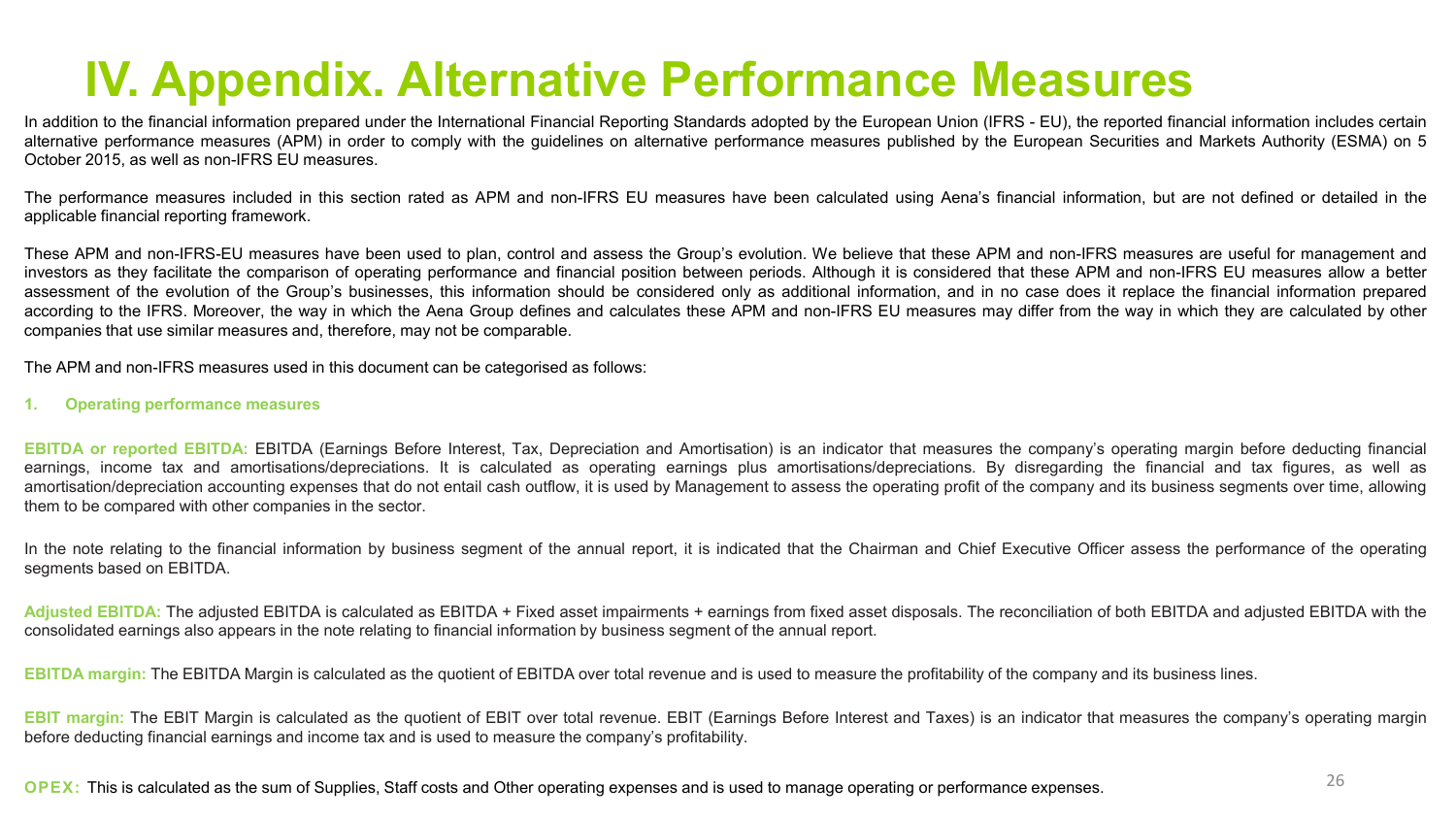### **IV. Appendix. Alternative Performance Measures**

#### **2. Measures of the financial position**

**Net Debt:** The Net Debt is the main APM used by Management to measure the Company's level of indebtedness.

It is calculated as the total 'Financial Debt' (Non-current Financial Debt + Current Financial Debt) that appears in the Consolidated Statement of Financial Position (See Note 10 of these Condensed Consolidated Financial Statements) less the 'Cash and cash equivalents' that also appear in said statement of financial position.

The definition of the terms included in the calculation is as follows:

**Financial Debt**: this means all financial debt with a financial cost as a result of:

a) loans, credits and commercial discounts;

b) any amount due for bonds, obligations, notes, debts and, in general, similar instruments;

c) any amount due for rental or leasing which, according to the applicable accounting regulations, should be treated as financial debt;

d) financial guarantees assumed by Aena that cover part or all of a debt, excluding those guarantees related to debts of consolidated companies; and

e) any amount received by virtue of any other kind of agreement that has the effect of commercial financing and which, according to the applicable accounting regulations, should be treated as financial debt.

#### **Cash and cash equivalents**

Definition contained in p. 7 of IAS 7 'Cash flow statement'.

**Net Financial Debt Ratio/EBITDA:** It is calculated as the quotient of the Net Financial Debt divided by the EBITDA for each calculation period. In the event that the calculation period is less than the annual period, the EBITDA of the last 12 months will be taken.

The Group monitors capital structure based on this debt ratio.

The numerical reconciliation of these APMs has been included in the corresponding section of the Consolidated Management Report.